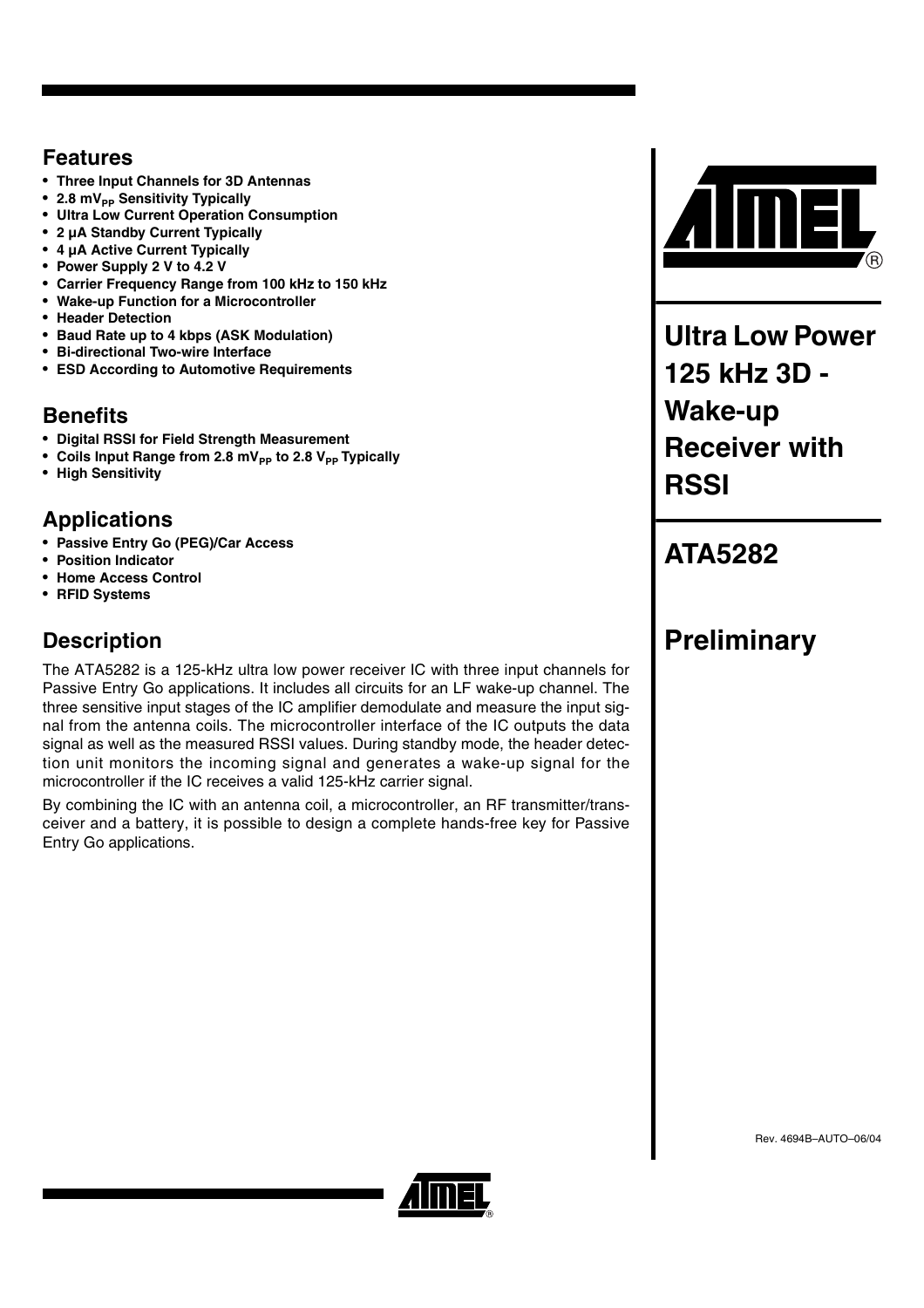

### **Figure 1.** Block Diagram



# **Pin Configuration**

**Figure 2.** Pinning TSSOP 8L

| COIL1 $\Box$ 1 $\cap$ |   | 8 □ VDD   |
|-----------------------|---|-----------|
| COIL2 디2              |   | 7 D NDATA |
| COIL3□3               |   | 6 □ NSCL  |
| vssd                  | 5 | 1 TC      |
|                       |   |           |

# **Pin Description**

| <b>Pin</b> | Symbol            | <b>Function</b>                                                                                                |  |  |  |
|------------|-------------------|----------------------------------------------------------------------------------------------------------------|--|--|--|
|            | COIL1             | Input: Coil channel X                                                                                          |  |  |  |
| 2          | COIL <sub>2</sub> | Input: Coil channel Y                                                                                          |  |  |  |
| 3          | COIL <sub>3</sub> | Input: Coil channel Z                                                                                          |  |  |  |
| 4          | <b>VSS</b>        | Circuit ground                                                                                                 |  |  |  |
| 5          | ТC                | Output: Current output for oscillator adjustment                                                               |  |  |  |
| 6          | <b>NSCL</b>       | Input: Clock for serial interface (default high)                                                               |  |  |  |
| 7          | <b>NDATA</b>      | Input/Output: I/O data for serial interface and field strength measurement/<br>Wake-up function (default high) |  |  |  |
| 8          | VDD               | Battery voltage                                                                                                |  |  |  |

# **<sup>2</sup> ATA5282 [Preliminary]**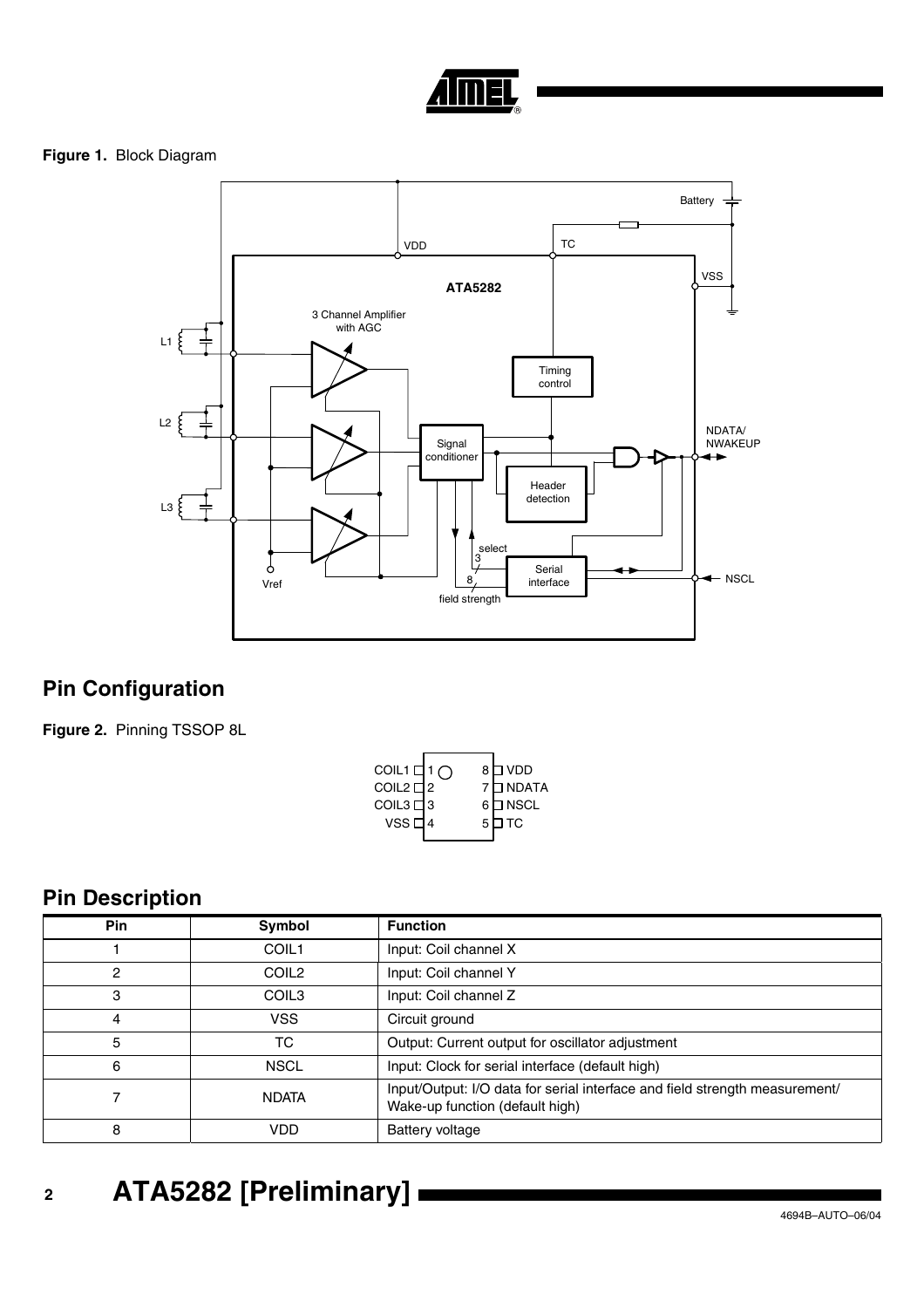# **ATA5282 [Preliminary]**

## **Functional Description**

The ATA5282 is a 3-channel ASK receiver for 125-kHz carrier signals. Its three active input stages with very low power consumption and high input sensitivity allow to connect up to 3 antennas for direction-independent wake-up function and data transfer.

Without a carrier signal the ATA5282 operates in standby listen mode. In this mode, it monitors the 3 Coil inputs with a very low current consumption. To activate the IC and the connected control unit, the transmitting end must send a preamble carrier burst and the header code. When a preamble has been detected, the IC activates the internal oscillator and the header check. The last gap at the end of a valid header enables the NDATA output.

During data transfer, the NDATA pin outputs the demodulated and merged signal of the 3 input stages.

To achieve data rates up to 4 kbps for input signals from 2.8 mV<sub>PP</sub> to 3.1 V<sub>PP</sub> it is necessary to control the gain of the amplifiers. Each of the 3 input stages contain an amplifier with Automatic Gain Control (AGC). It is used to adapt the gain to the incoming signal strength, and is also used as RSSI for field strength measurements.

The integrated synchronous serial interface uses the NSCL together with the NDATA pin as clock and data line. It allows to control several functions as well as read out the received signal field strength. Enabling only single coil inputs, freezing the actual status of the automatic gain control or resetting the complete circuit to the initial state at any time are built-in features.

When communication is finished or a time out event occurs, the internal watchdog timer or reset command via the serial interface sets the IC to standby listen mode.

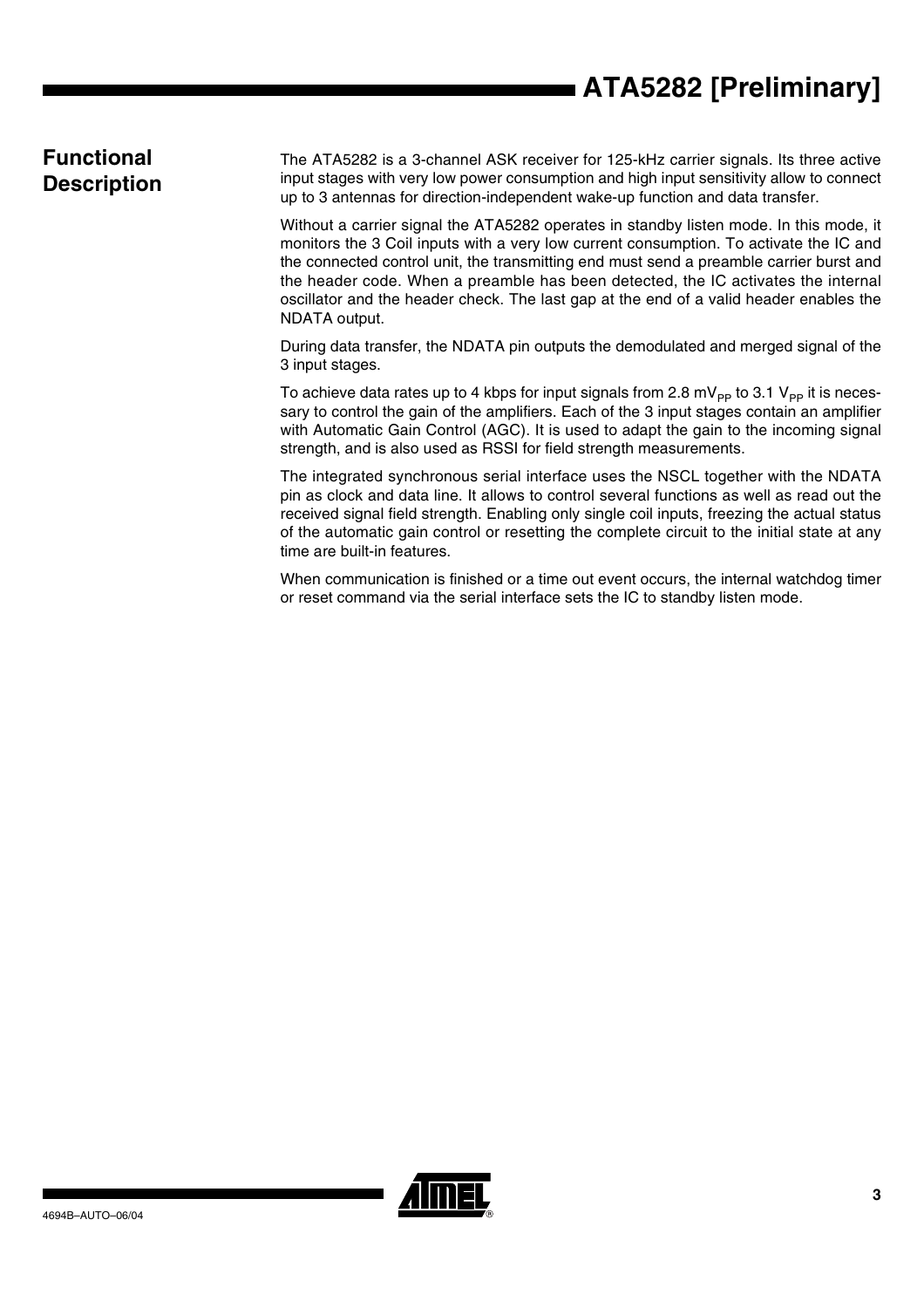

**Functional State Diagram** This diagram gives an overview of the major tasks performed by the ATA5282. The detailed function of the automatic gain control that is active during preamble check, header check and data transfer is not shown here.



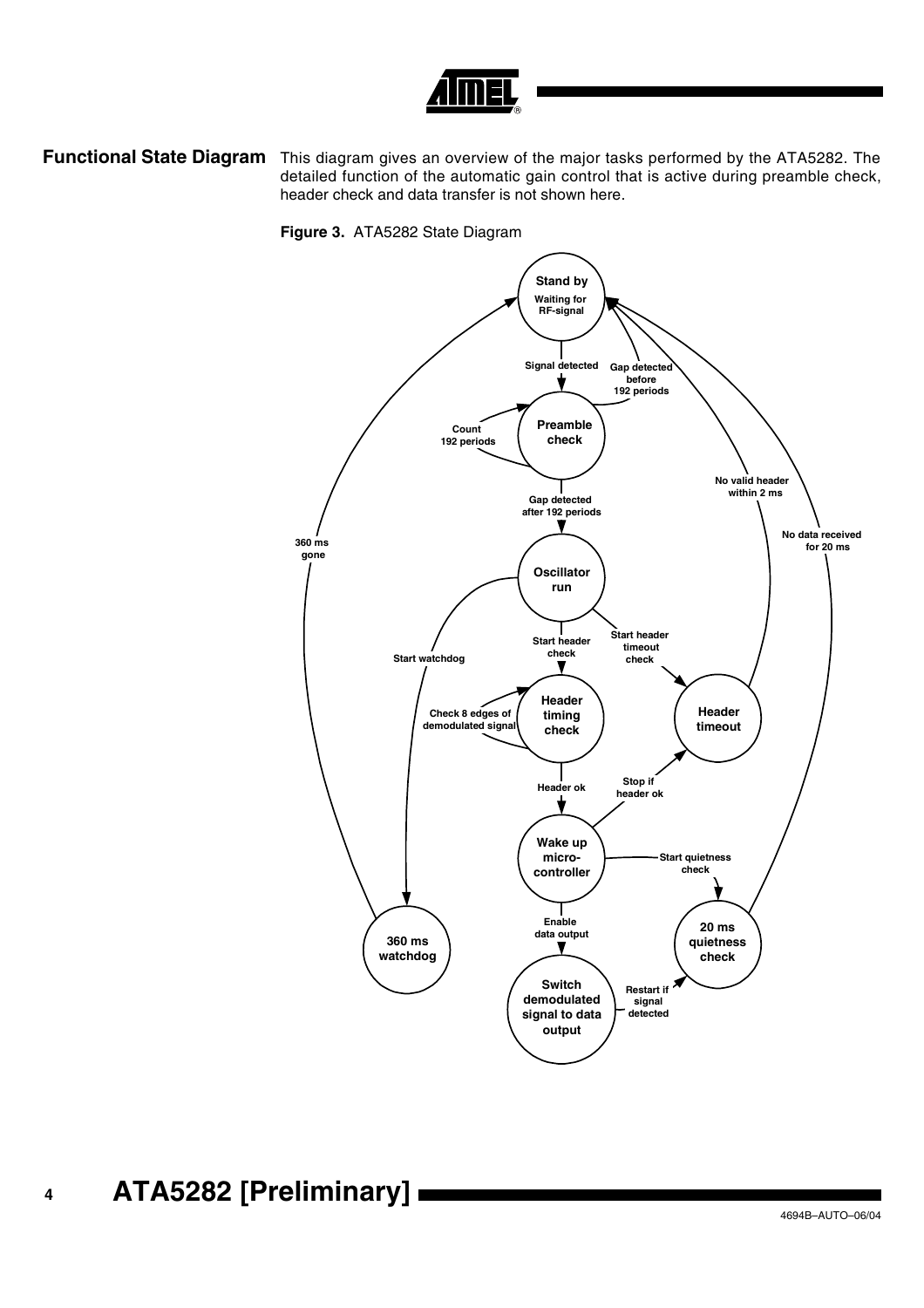### **AGC Amplifier** Each of the three input stages contain an AGC amplifier to amplify the input signal from the Coil. The gain is adjusted by the automatic gain control circuit if a preamble signal is detected. The high dynamic range of the AGC amplifier enables the IC to work with input signals from 2.8 mV<sub>PP</sub> to 3.1 V<sub>PP</sub>. After the AGC settling time has elapsed, the amplifier output delivers a 125-kHz signal with an amplitude adjusted for the following evaluation circuits (preamble detection, signal conditioner, wake-up).

**Automatic Gain Control** For correct demodulation, the signal conditioner needs an appropriate internal signal amplitude. To control the input signal, the ATA5282 has a built-in digital AGC for each input channel. This gain control circuit regulates the internal signal amplitude to the reference level (Ref2, Figure 4 on page 6). The gain control uses the signal of the input channel with the highest amplitude for the regulation as well as signal for the signal conditioner.

> During the preamble, each period of the carrier signal decreases the gain if the internal signal exceeds the reference level. If the signal does not achieve the reference level, each period increases the gain. After 192 preamble periods, the standard gain control mode is activated. In this mode, the gain is decreased every two periods if the internal signal exceeds the reference level and increased every eight periods if the reference level is not achieved. These measures assure that the input signal's envelope deformation will be minimized.

> During the gaps between signal bursts, the gain control is frozen to avoid that the gain be modified by noise signals.

> The tuning range of the AGC is subdivided into 256 regulator steps. The settling time for the full tuning range requires 320 periods (192 +  $(2 \times 64)$  periods) during a preamble phase. To accelerate the settling time, fast gain control mode can be activated via the serial interface. In this mode, the tuning range is subdivided into 128 steps and the settling time is two times faster.

> In standby listen mode, the gain is reset to the maximum value. A proper carrier signal activates the automatic gain control.

> The preamble (Figure 9 on page 10) with up to 320 periods of the 125 kHz magnetic field is used to control the gain of the input amplifiers. To detect the starting point of the header, the start gap should not exceed 256 µs (32 periods of 125 kHz).

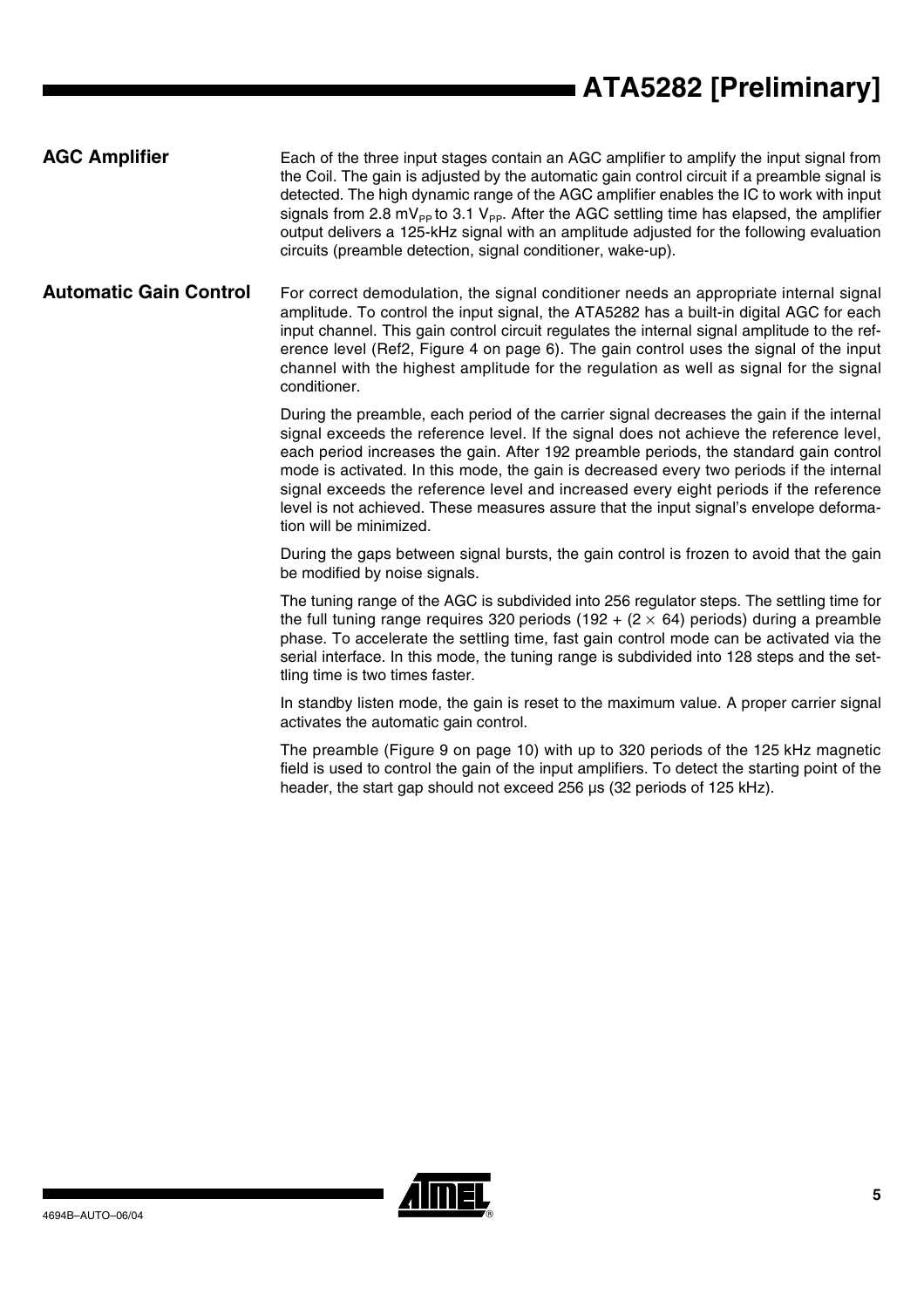



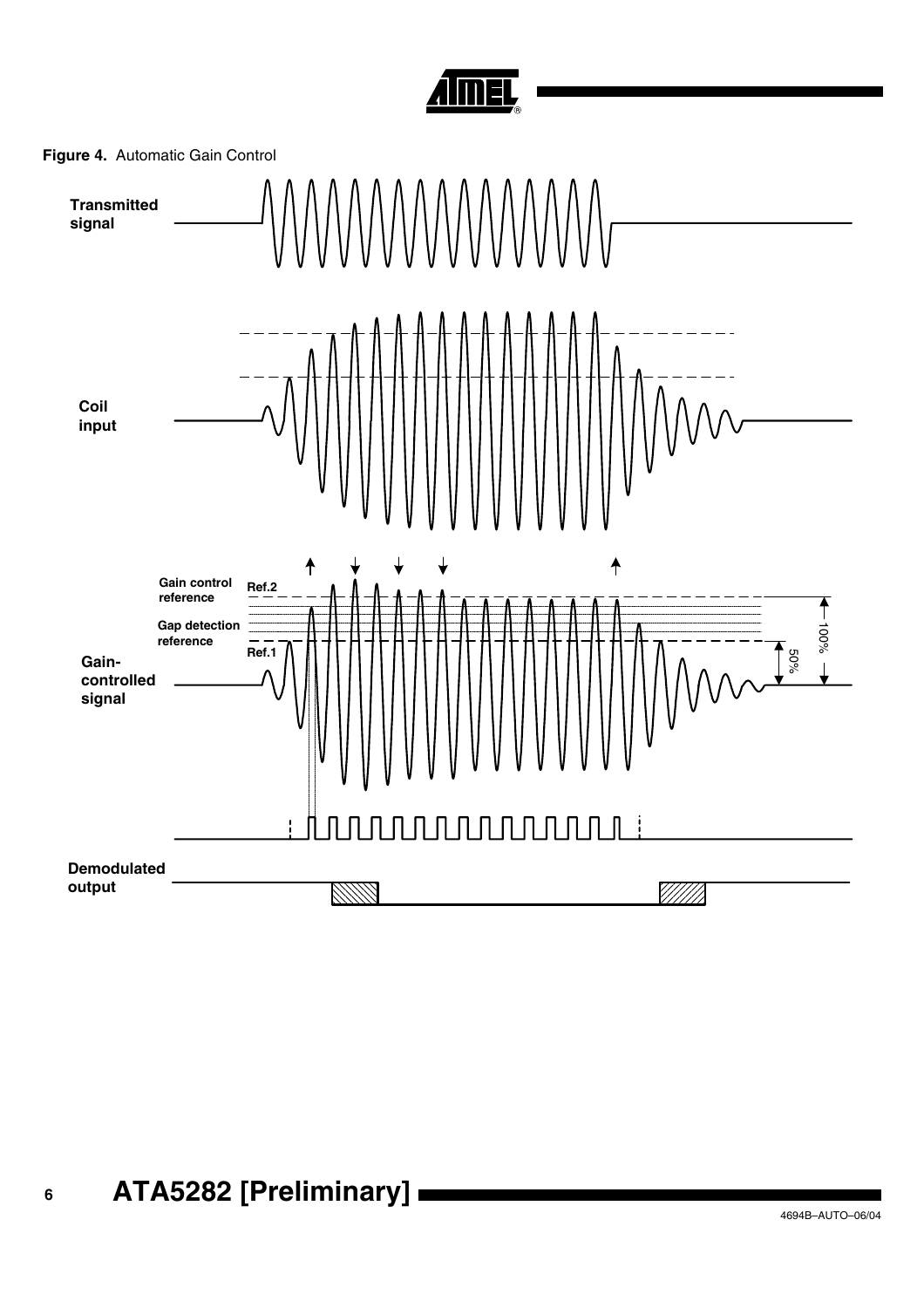### **Field Strength RSSI (Received Signal Strength Indicator)**

The digital value of the AGC counter is used as an indicator for the corresponding field strength of the input signal. The digital value can be accessed by the microcontroller via the serial interface.





The characteristic gain control value versus the coil input signal (see Figure 5) can be calculated by using the following equation:

> RSSI\_V = ROUND (32.36  $\times$  Ln(V<sub>CI</sub>)<sub>PP</sub> + 192.7)<br>RSSI V: Digital value of field strength Digital value of field strength Ln(): Natural logarithm function  $V_{\text{Cl}}$ : Coil input voltage

With the variation of the gain the coil input impedance changes from high impedance to minimal 143 kΩ (Figure 6). This impedance variation is an insignificant influence to the quality factor of the resonant circuits.

**Figure 6.** Coil Input Impedance



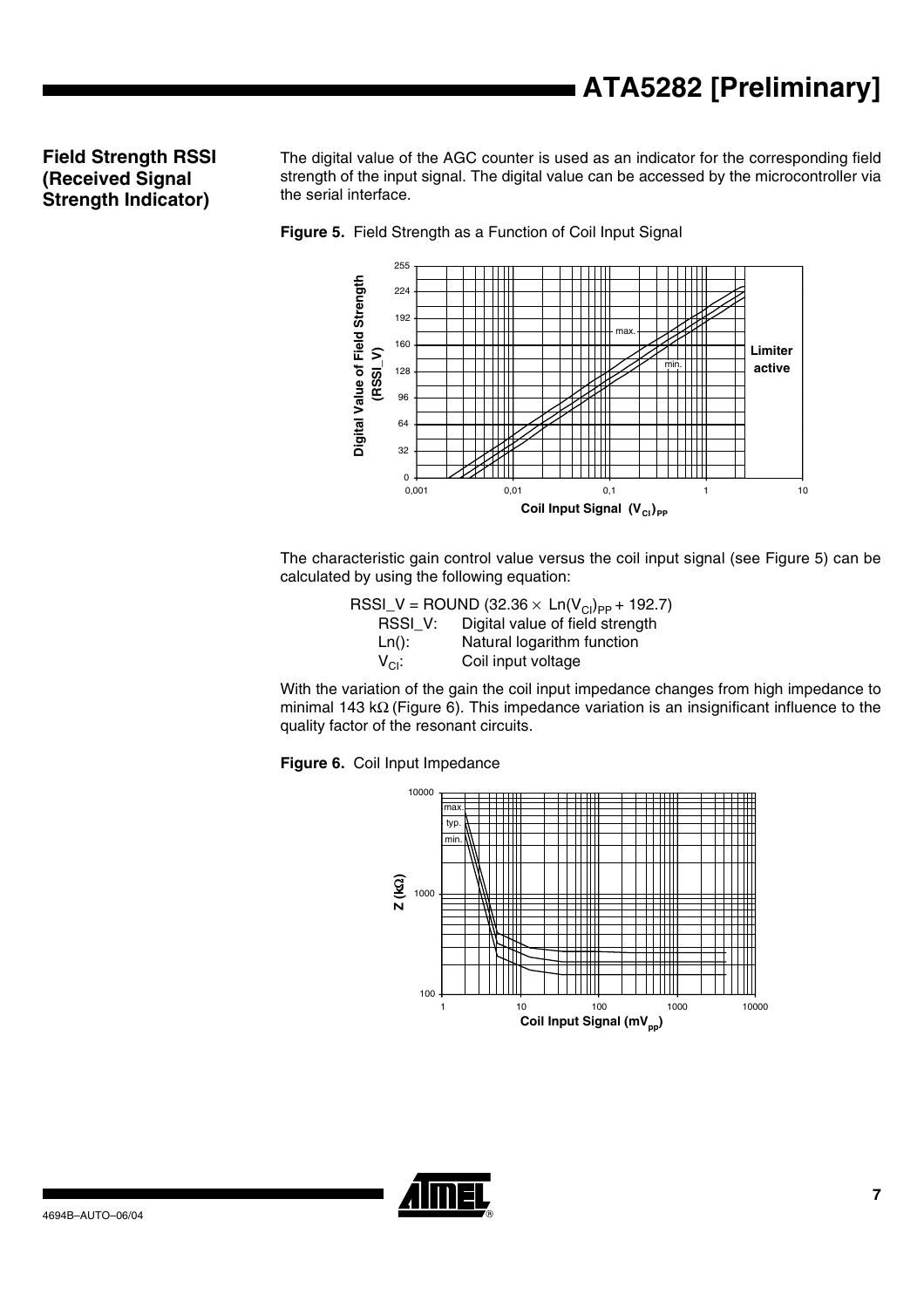

**Signal Conditioner** The signal conditioner operates on the demodulated output signal of all three channels.





The AGC reduces the gain of all 3 channels with reference to the signal with the highest amplitude. This automatically reduces the gain of channels with medium or low input signal amplitudes which results in the suppression of further process of these channels. The logical combination of the 3 demodulated output signals mostly represents the signal with the highest input amplitude.

**Preamble Detection** To prevent the circuit from unintended operations in a noisy environment, the preamble is checked to consist of 192 periods minimum. Three consecutive periods missing do not disturb counting. With this check passed, the circuit starts the internal oscillator at the end of the preamble (Figure 11 on page 12). The AGC needs a maximum of 256 steps for full range tuning of amplifiers.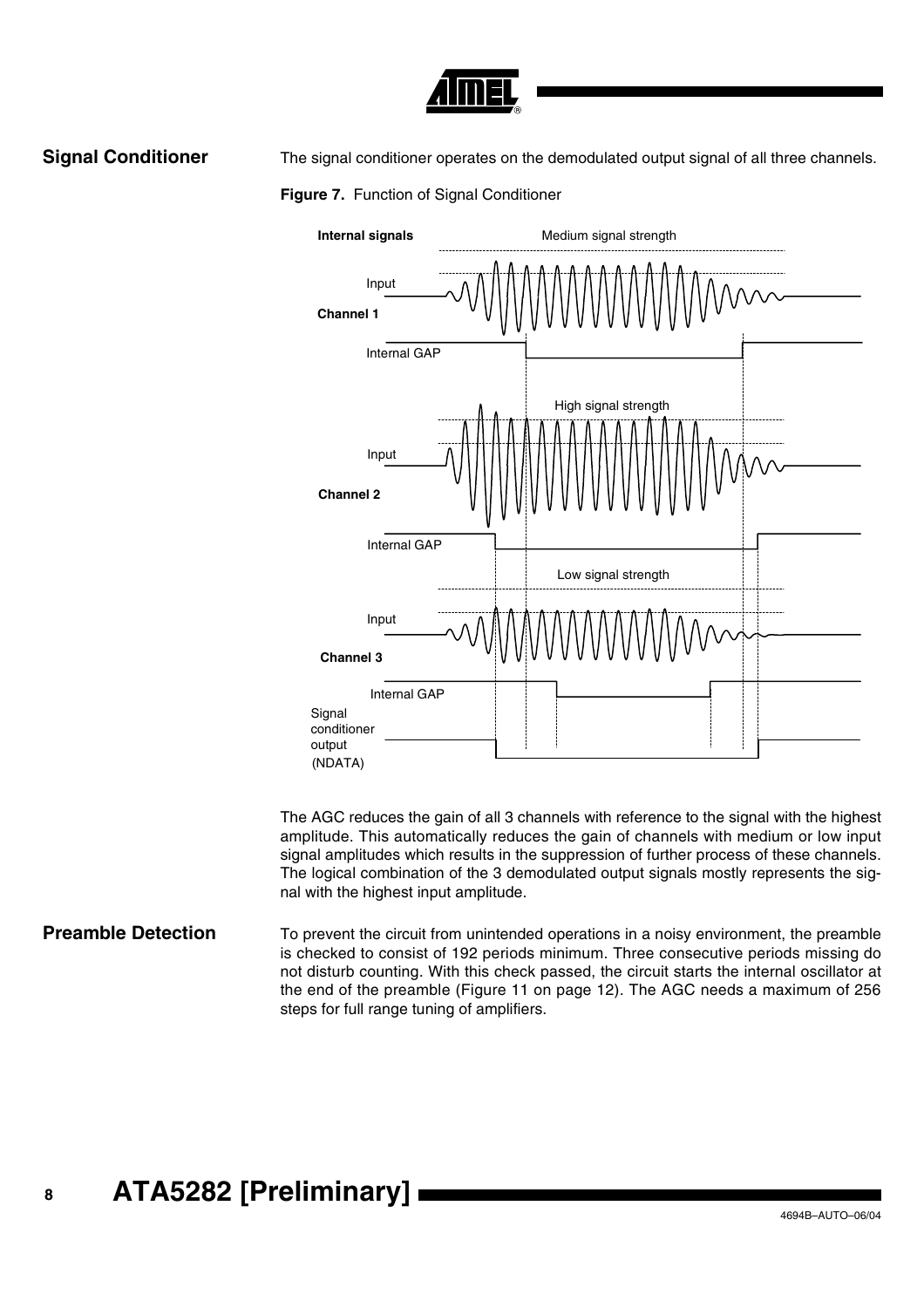Before data transmission occurs the IC remains in standby listen mode. To prevent the circuit from unintended operations in a noisy environment, the preamble detection circuit checks the input signal. A valid signal is detected by a counter circuit after 192 carrier periods without interrupts. Short interrupts which are suppressed by the signal conditioner are tolerated. If a valid carrier (preamble) has been found, the circuit starts the automatic gain control. It requires up to 256 carrier periods for settling. The complete preamble should have at least 320 carrier periods.

**Internal Oscillator** If the end of the preamble is detected, the internal oscillator starts operating. It works as a time base to generate the time windows for the header detection, the header time-out check, the 20-ms-no-signal check and the data transmission duration watchdog. An external resistor connected to TC selects the oscillators frequency and defines all internal timings.

**Header Detection and Wake-up** The preamble needs to be followed by the specific header. This header ensures that the built-in header detection wakes up the controller only with a valid signal. One possible protocol used for wake-up and data transmission is shown in Figure 9 on page 10 and Figure 11 on page 12.

> The standard header information must be transferred in OOK-mode (On-Off-Keying) with a duty cycle of 50%. The header detection starts with the start gap. A valid header requires 8 consecutive samples of rising and falling edges before the NDATA pin switches from high to low.



#### <span id="page-8-0"></span>**Figure 8.** Standard Header

If no valid header has been detected within 2 ms, beginning at the end of the preamble, the header time-out check stops the oscillator and resets the gain control as well as the header detection circuit to their initial state. The circuit then waits for the next preamble.

In case of corrupted data or in a noisy environment, the controller also may use the serial interface to reset the ATA5282 to the initial state. This is performed by shifting a specific command into the internal command register.

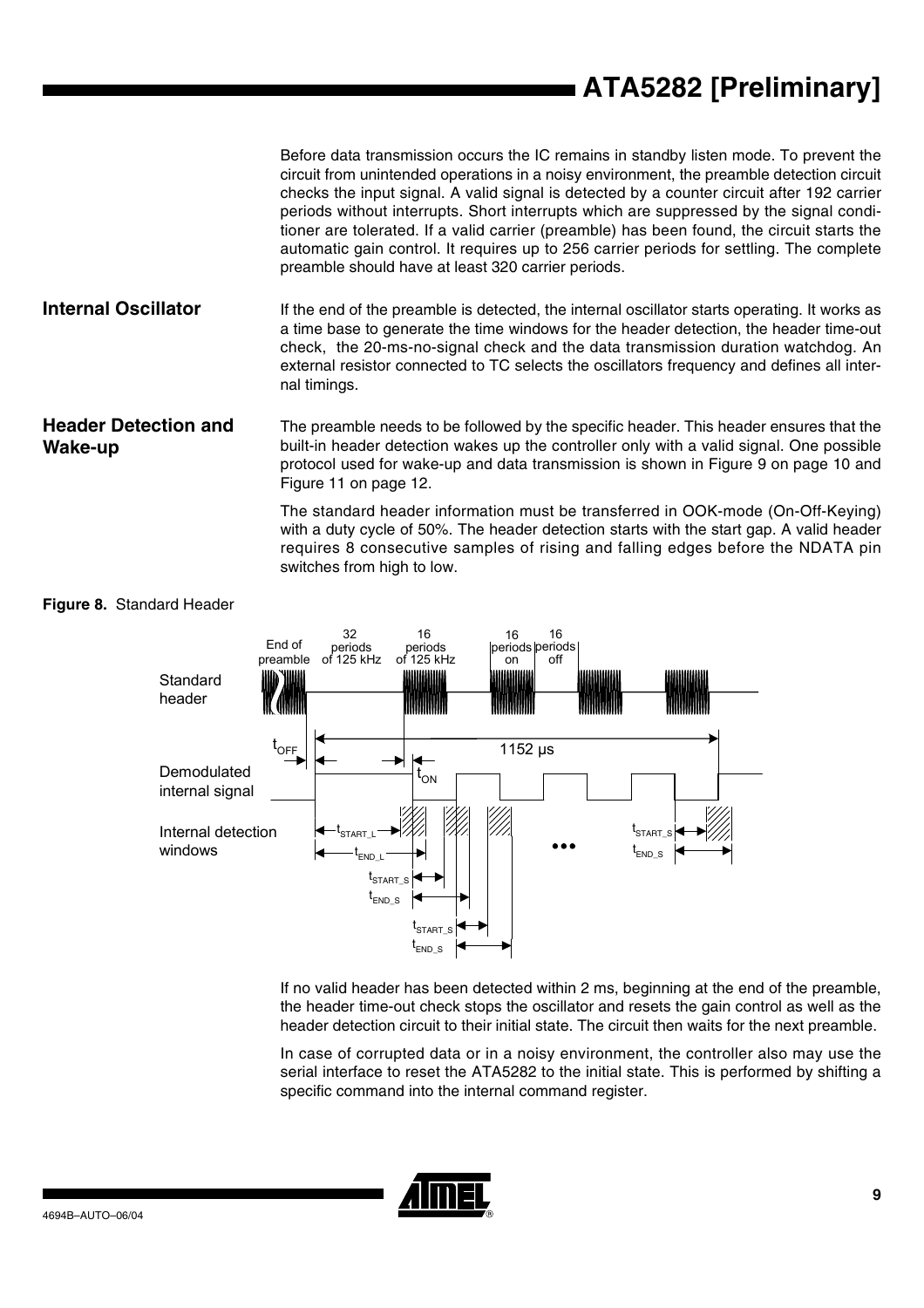

#### **Figure 9.** Wake-up Protocol for 125-kHz ASK Modulation

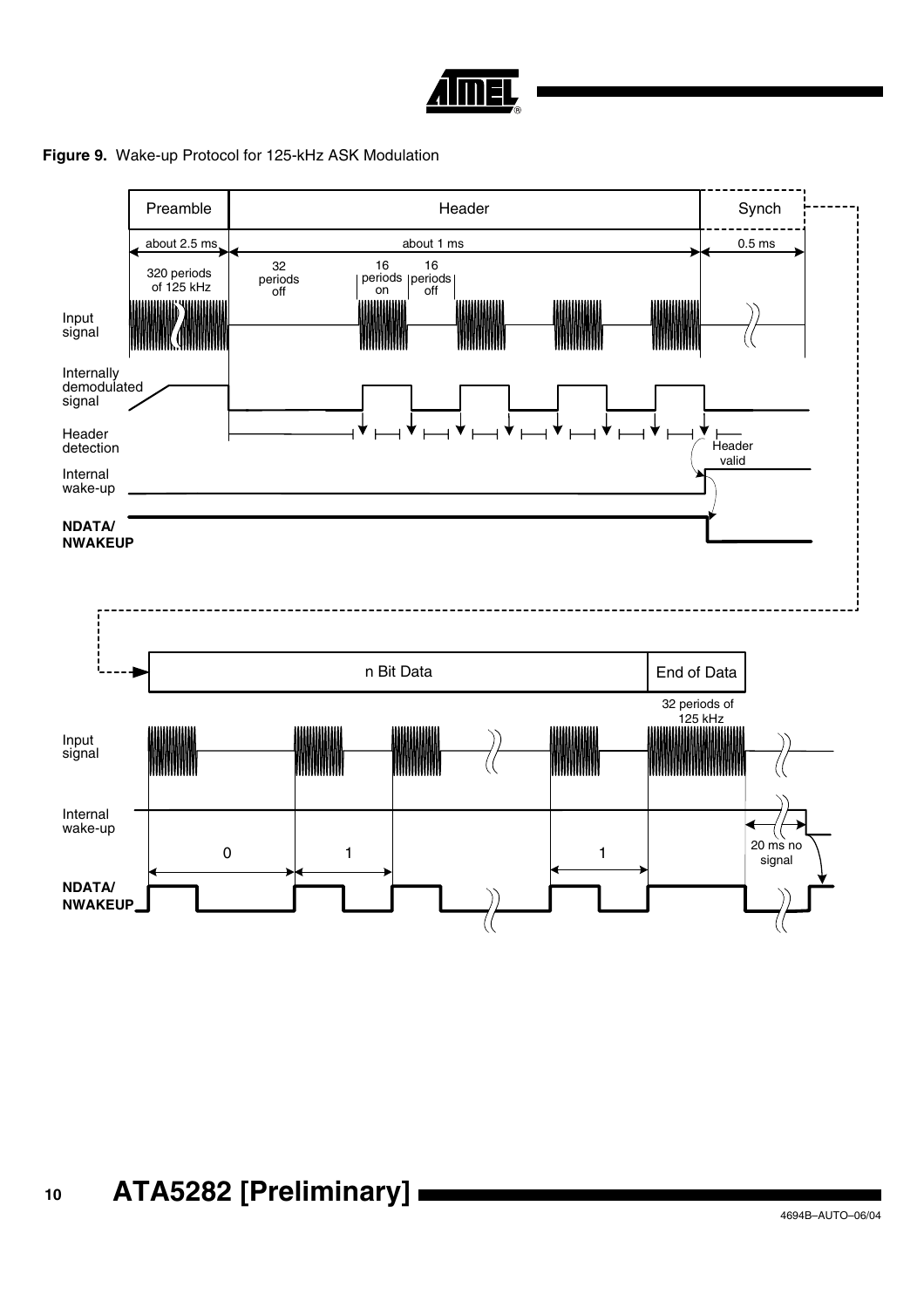**Data Output** The wake-up signal enables the data pin that delivers the received and demodulated data stream to the controller. Sampling and decoding has to be performed by the controller. An example for data coding is given in the "n Bit Data" field (Figure 9 on page 10). This kind of modulation requires an indication of the end of data, for example, by a burst that differs from the other transmitted bits. As the circuit does not check the received data (except the header), it is up to the base station which kind of modulation (pulse distance, Manchester, bi-phase...) is used.

> The data output signal is derived from the internal GAP detection. Table 1 describes how the timing depends on different conditions of the applied input signal. The Q-factor of the external LC-tank as well as the signal strength influence the pulse width of the output signal.



**Figure 10.** Output Timing Conditons

 $a + b =$  Data delay time  $t_{ON}$  $c + d =$ Data delay time t<sub>OFF</sub>

|                                                | a, c                   | b (Periods) |             |             | d (Periods) |             |             |  |
|------------------------------------------------|------------------------|-------------|-------------|-------------|-------------|-------------|-------------|--|
| <b>Input Signal</b>                            | (Figure 10)            | no Q        | $Q \leq 14$ | $Q \leq 20$ | no Q        | $Q \leq 14$ | $Q \leq 20$ |  |
| Minimum, 2.8 mV <sub>PP</sub>                  | Depends on<br>Q-factor | $2$ to 4    | 3 to 5      | $4$ to $6$  | $2$ to 4    | 3 to 5      | 3 to 5      |  |
| Medium, $V_{\text{Cl}}$ < 3.2 $V_{\text{PP}}$  |                        | $2$ to 4    | 3 to 5      | $4$ to 6    | $2$ to 4    | 3 to 5      | 3 to 5      |  |
| Strong, $V_{\text{Cl}} \geq 3.2 V_{\text{PP}}$ |                        | $2$ to 4    | $2$ to 4    | $2$ to 4    | $2$ to 4    | 3 to 5      | 3 to 5      |  |

**Table 1.** Typical Output Timing versus Signal Strength at 3.2 V Supply Voltage

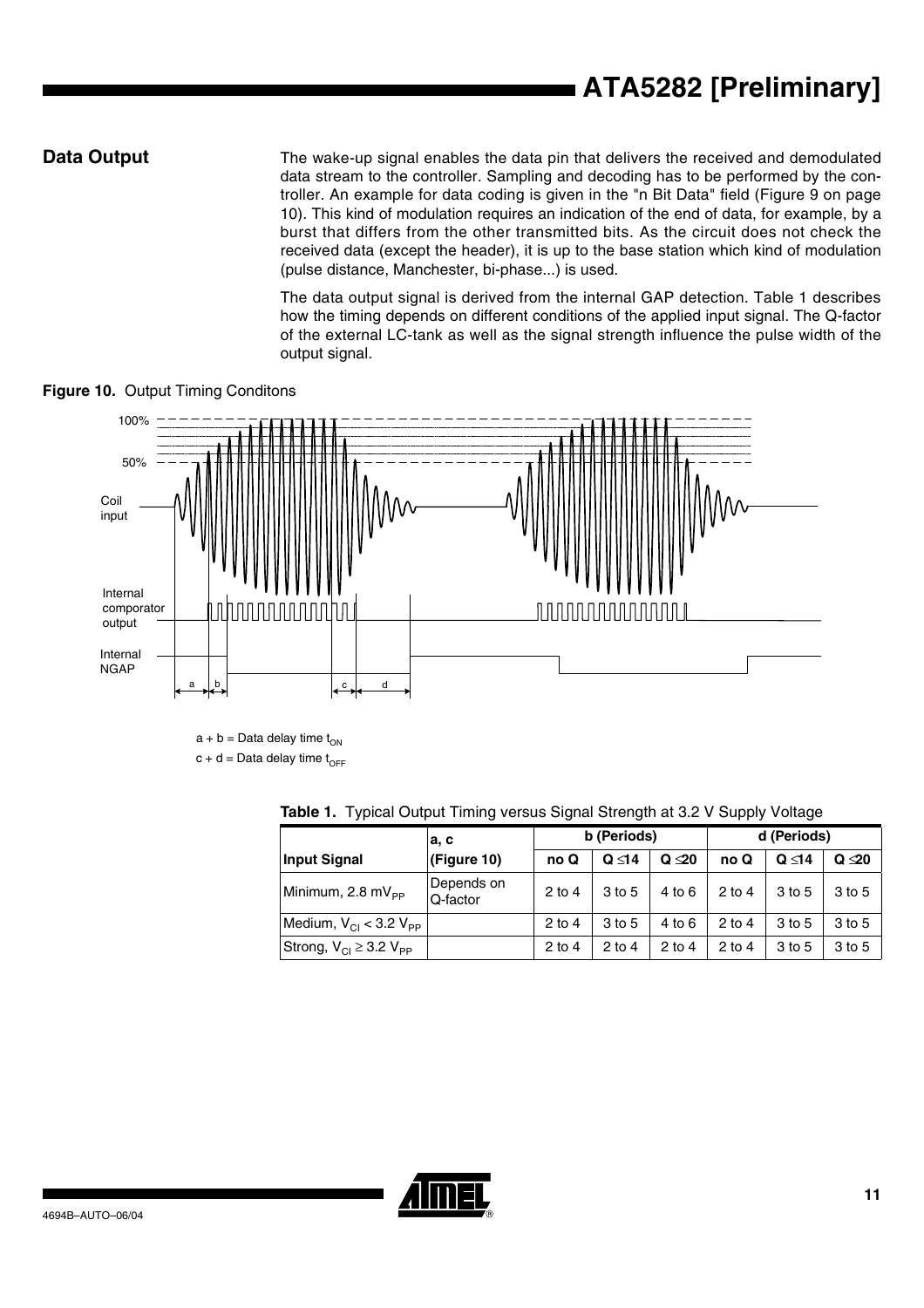

### **Current Profile and Reset Function**

As long as the ATA5282 does not receive and recognize a valid preamble, it stays in a low-current listen mode with the gain control and the header detection reset to their initial state. After the circuit has passed the preamble check, the internal oscillator and the watchdog (for a 360 ms interval) starts. This results in an increased current consumption. The target of the different reset sources is to reduce the current consumption as fast as possible back to the initial value.

This can take place at the end of the header time-out check at the earliest. If no valid header has been detected within 2 ms, the circuit switches back to the initial state.

With wake-up activated, three further mechanism are available to control the reset. One under control of the connected microcontroller, one if no signal is received and one unconditional after a fixed time.

The controller may shift the SOFTRES-command into the internal command register to force the circuit into the reset state. This may be useful if the controller detects that the received data are corrupted.

The ATA5282 itself permanently checks for incoming signals. An interval of 20 ms (no signal received) also leads to the reset state.

If there is no valid signal within 20 ms, for example, in a noisy environment or due to customer protocol requirements, the watchdog forces the circuit into the reset state after a fixed time of 360 ms at the latest.



**Figure 11.** Current Profile and Reset Timing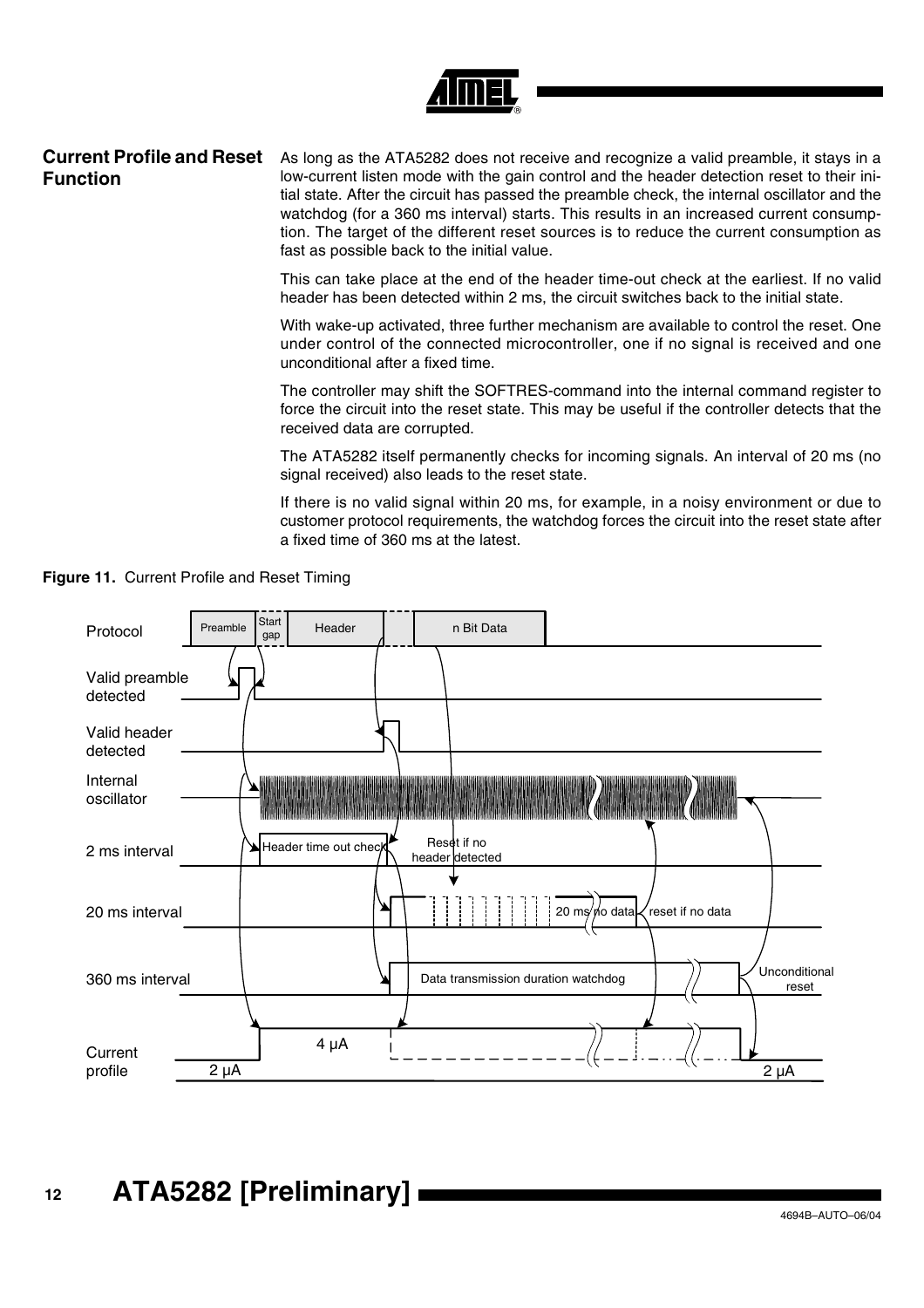## **Serial Interface**

**General Description** The serial interface is an easy-to-handle 8-bit 2-wire interface. It always operates as a slave. The controller uses the NSCL input to shift a command into and data out of the internal shift register. The interface starts working with the first falling edge of NSCL. NDATA/NWAKEUP serves as bi-directional DATA I/O for command input and data output. The rising edge of NSCL is used to clock the command into the register of the ATA5282, while the falling edge is used to shift out the data. Data changes are always derived from the falling edge of NSCL. Two operating modes are implemented. One is the command mode that only requires an 8-bit input and does not prepare a data output. This mode is useful to control different operating modes of the ATA5282, as described on the following pages. The second mode is used to read out the current value of the AGC-counter that is related to the field strength of the input signal. The READ\_FS command starts an internal sequence to store the value of the AGC into the shift register and switches the DATA I/O to output mode. After  $t_{ACC}$ , the controller must deliver another 8 shift clocks to clock out the information.

#### **Figure 12.** Serial Interface



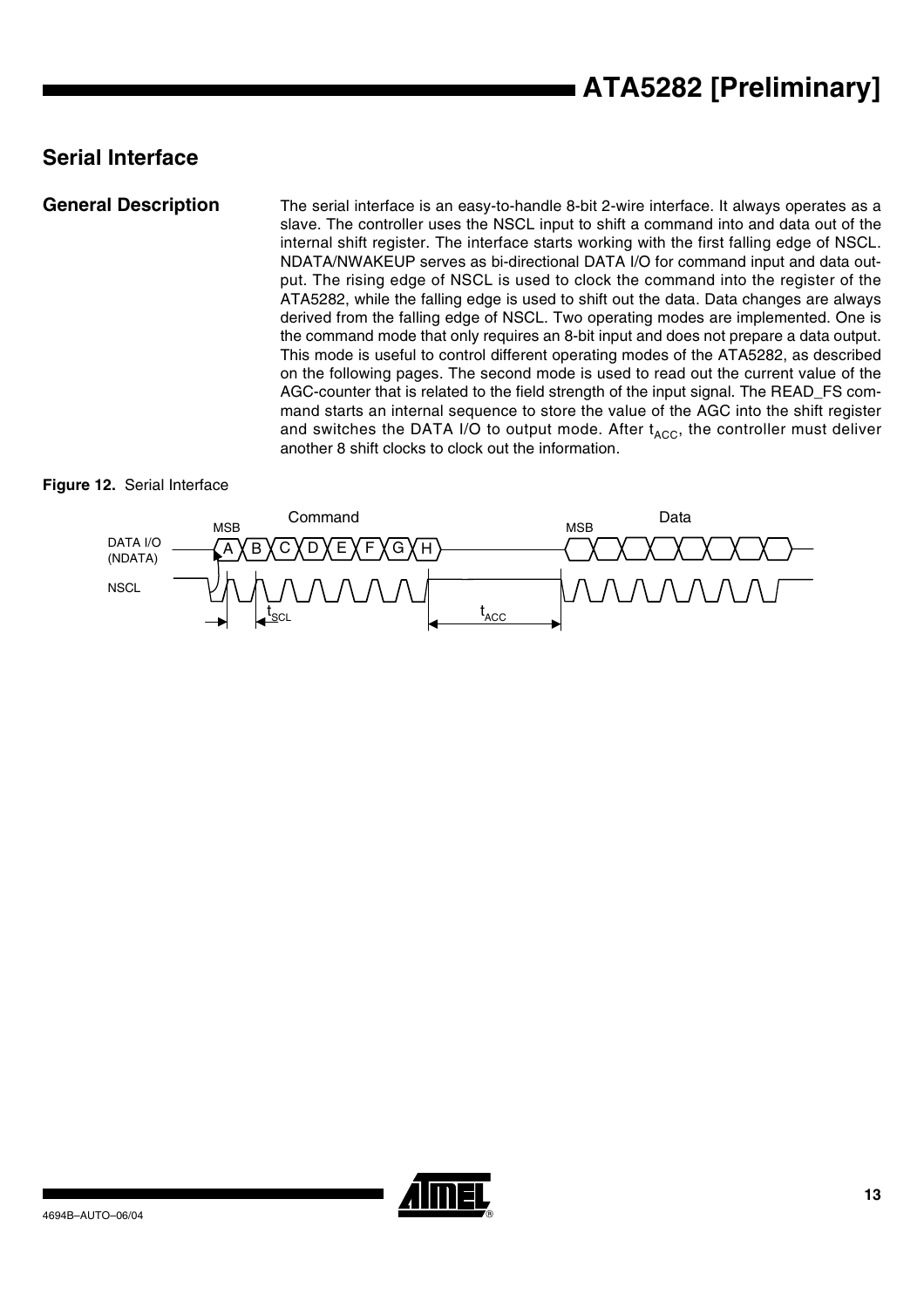

### **Command and Data Register**

The 8-bit command register is organized as follows:

#### **Table 2.** Command Register

| <b>MSB</b>        |                                                                                    |                               |                                       | <b>Command</b>                        |            |                                       | <b>LSB</b>                | <b>Function</b>                                          |  |
|-------------------|------------------------------------------------------------------------------------|-------------------------------|---------------------------------------|---------------------------------------|------------|---------------------------------------|---------------------------|----------------------------------------------------------|--|
| <b>FREEZ</b><br>Е | CH_SE<br>L 1                                                                       | CH_SE<br>L 2                  | READ F<br>S.                          | SOFT_RE<br>S                          | <b>FGC</b> | not used                              | <b>TEST</b><br><b>MOD</b> | Default value after reset: 00 hex                        |  |
|                   |                                                                                    |                               |                                       |                                       |            |                                       | 0                         | Application mode active                                  |  |
|                   |                                                                                    |                               |                                       |                                       |            |                                       | 1                         | Test mode active                                         |  |
| X                 |                                                                                    |                               |                                       |                                       |            |                                       | For future use            |                                                          |  |
| 0                 |                                                                                    |                               |                                       |                                       |            |                                       |                           | Standard gain control active (AGC full range: 256 steps) |  |
|                   |                                                                                    |                               |                                       |                                       |            |                                       |                           | Fast gain control active (AGC full range: 128 steps)     |  |
| 0                 |                                                                                    |                               |                                       |                                       |            | No effect                             |                           |                                                          |  |
|                   |                                                                                    |                               |                                       |                                       |            |                                       |                           | Reset circuit to initial state                           |  |
|                   |                                                                                    |                               | 0                                     |                                       |            |                                       | No effect                 |                                                          |  |
|                   |                                                                                    |                               |                                       |                                       |            | Read AGC-counter (field strength)     |                           |                                                          |  |
|                   | $\mathbf{0}$                                                                       | 0                             |                                       |                                       |            | Coil input 1, 2, 3 active             |                           |                                                          |  |
|                   | 0                                                                                  |                               |                                       |                                       |            | Select Coil input 1 (disable 2 and 3) |                           |                                                          |  |
|                   |                                                                                    | 0                             |                                       | Select Coil input 2 (disable 1 and 3) |            |                                       |                           |                                                          |  |
|                   |                                                                                    |                               | Select Coil input 3 (disable 1 and 2) |                                       |            |                                       |                           |                                                          |  |
| $\Omega$          |                                                                                    |                               | Automatic Gain Control (AGC) active   |                                       |            |                                       |                           |                                                          |  |
|                   |                                                                                    | AGC stopped with actual value |                                       |                                       |            |                                       |                           |                                                          |  |
| N                 | These commands, execut EDEEZE, and DEAD, ES, cause a reset of ACC to initial state |                               |                                       |                                       |            |                                       |                           |                                                          |  |

Note: These commands, except FREEZE- and READ\_FS, cause a reset of AGC to initial state.

#### **Table 3.** Data Register

| <b>MSB</b> | Data |                  |      |                  |      |      | LSB<br>$-$       | Function                 |
|------------|------|------------------|------|------------------|------|------|------------------|--------------------------|
| AGC7       | AGC6 | AGC <sub>5</sub> | AGC4 | AGC <sub>3</sub> | AGC2 | AGC1 | AGC <sub>0</sub> | '00'hex<br>Default value |

Note: The content of the data register is updated every time a READ\_FS command is given via the interface.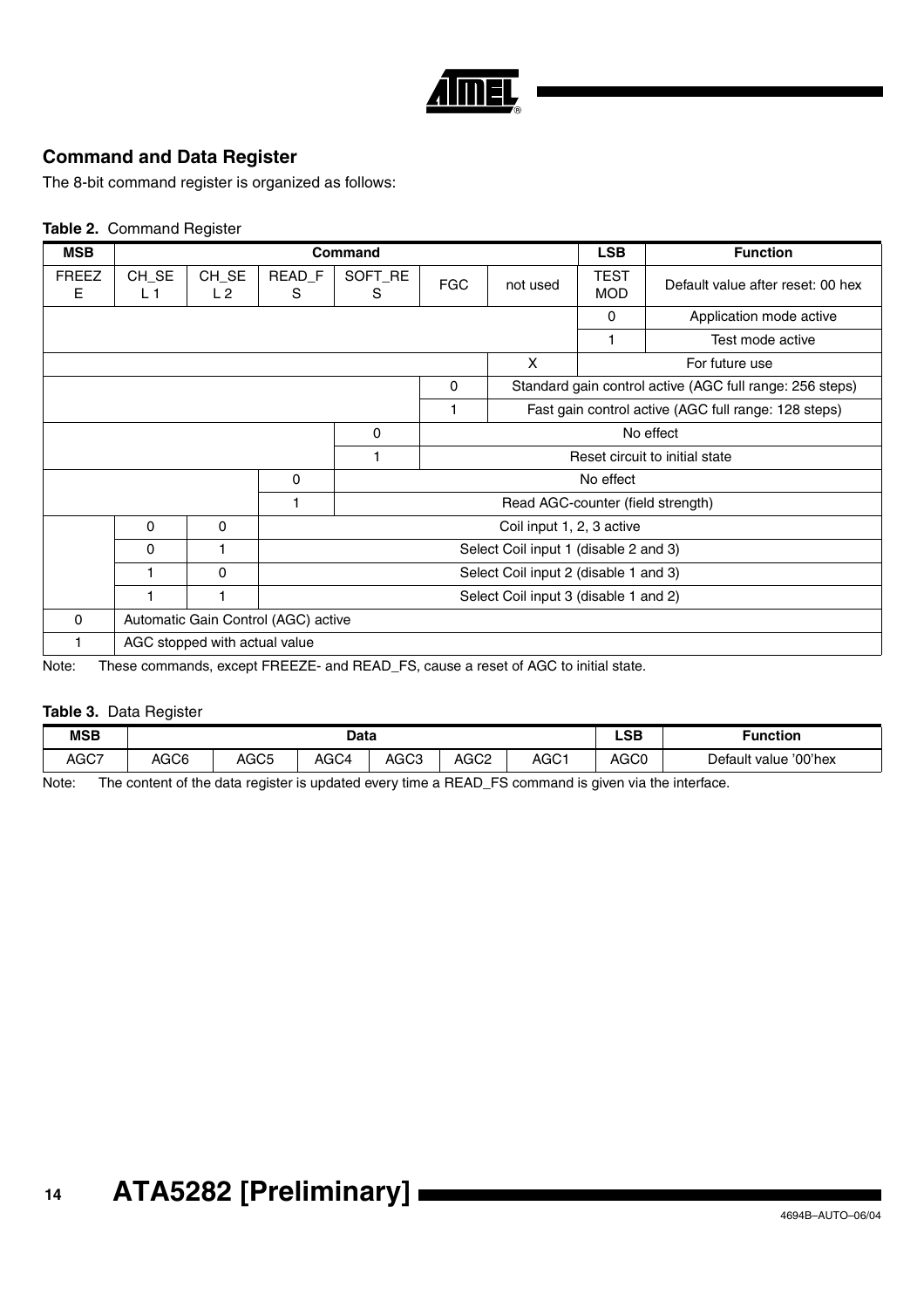# **ATA5282 [Preliminary]**

- **Command Description** Note: Every command except FREEZE- and READ\_FS causes a reset of the AGC to its initial state.
- **TEST\_MOD** Not for customer use, this mode is only used for production tests.
- **FGC** With FGC set to 1, the time for a full-range control cycle of the AGC is 128 steps instead of 256 steps as in standard mode. This divides the AGC settling time by 2, compared to the standard mode.
- **SOFT\_RES** In addition to the internal hardware reset and watchdog functions, this bit allows the connected microcontroller to switch the circuit into the initial low-power state. All internal registers including the serial interface and the gain control counter are reset by this command.
- **READ FS** As long as this bit is kept at 0, the interface is in write mode and accepts 8-bit commands only. Setting Read\_FS to 1 enables to read out the digital 8-bit value of the gain control counter (RSSI), thus requiring two 8-bit accesses. The distance between the two accesses ( $t_{\text{ACC}}$ ) must be >50 µs to allow proper operating and updating of the internal data register.
- **CH\_SEL0,1** These two bits define the operation mode of the three channels. After reset, all channels are active. With the CH\_SEL-bits, one of the three channels can be selected to be active, while the other two are disabled. The gain control is reset to the initial value if these bits are modified and operates only with the selected channel. This feature can be used for three-dimensional field strenght measurements or to suppress the influence of noise from disturbing channels.
- **FREEZE** When set to 1, this bit disables the automatic gain control and maintains the actual value for the gain of the input amplifiers. Even when changing the input amplitudes (for example, modulation through noise or movement), the gain is kept constant.
- **Example** The example shows how to program the circuit to operate on channel 1 only and to measure the field strength of the Coil 1 input signal.
	- Figure 13 shows the command entry which activates Coil 1 input only and also the fast gain control (FGC). The gain control counter is set to zero (highest sensitivity) by this command. The information is shifted into the ATA5282 with the rising edge of the shift clock.

**Figure 13.** Select Coil Input 1 + FGC



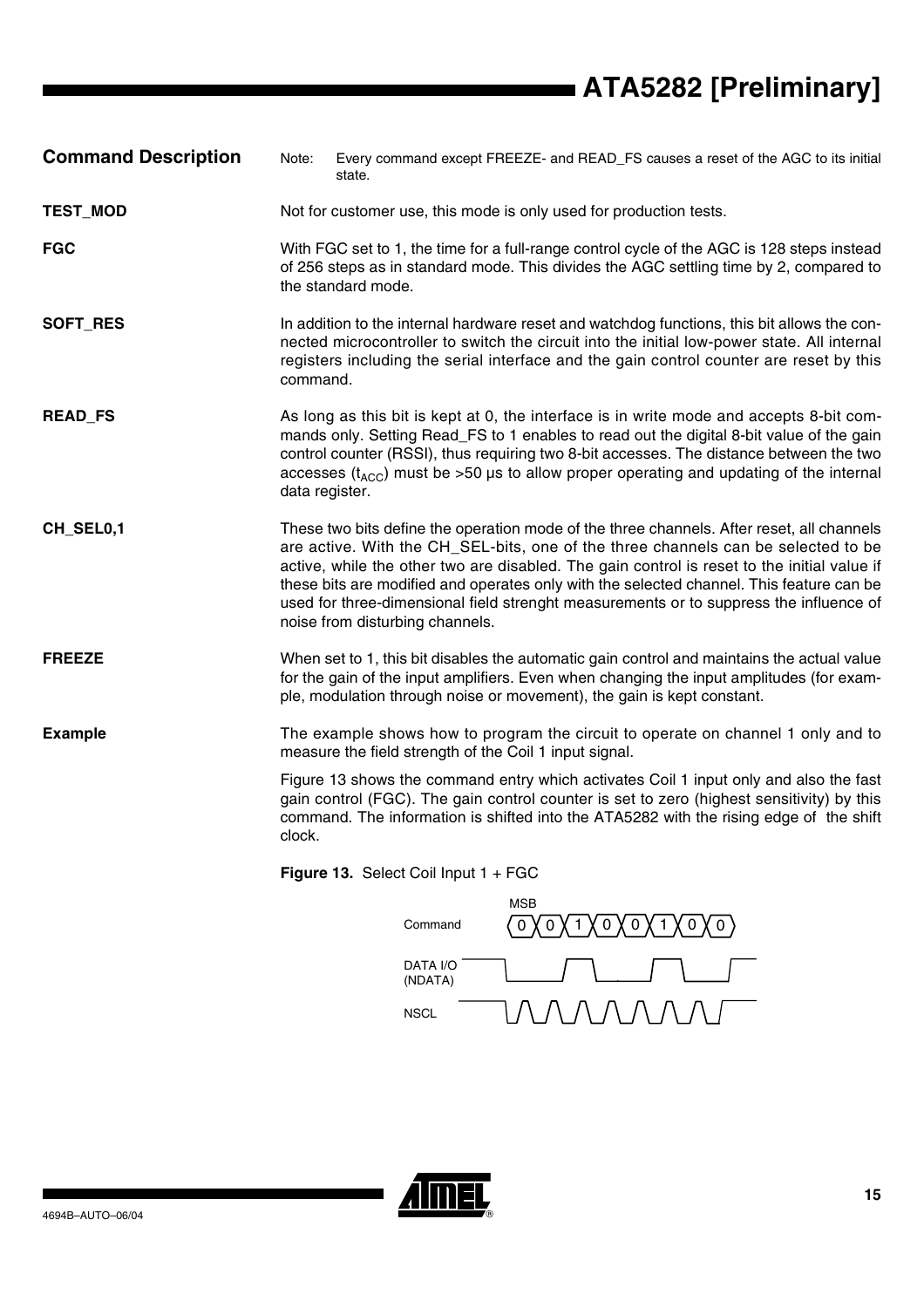

Figure 14 shows the second step, the read-out of the actual field strength of the signal applied to Coil 1.

When 128 steps have been passed, the gain control is finished and the value can be read out. This is performed by providing the command READ\_FS with the information of the selected channel. 50 µs later, the ATA5282 has updated and stored the information into the internal shift register. Now the microcontroller can read the actual information by generating the next 8 shift clock pulses. The information changes on the falling edge of the clock pulse.





**Reset Interface** To prevent the system from hanging or running into a deadlock condition due to disturbances on the NSCL line (hardware or software), a special function is provided to reset, the interface.

**Figure 15.** Reset Interface



Setting the NSCL to a low level and generating 4 clock pulses at the NDATA pin resets all interface-relevant registers and flip-flops, thus cancelling the deadlock condition and resynchronizing the interface.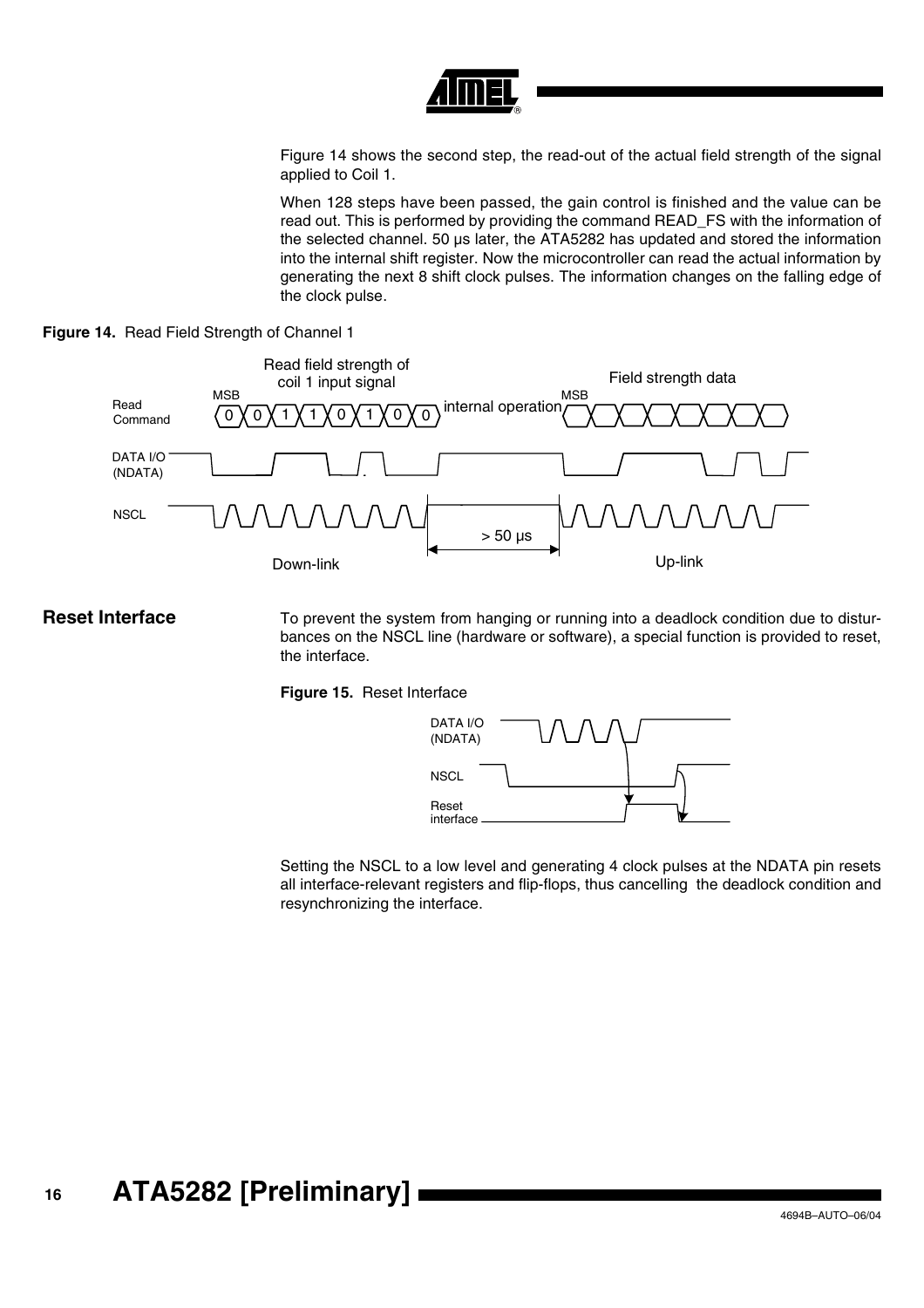**Application** Figure 16 shows an application of the ATA5282. Combined with the antenna resonant circuit, the ATA5282 is used as wake-up receiver for the microcontroller. Additional to the antenna circuits the blocking filter - consisting of a RC element (R<sub>1</sub> = 100  $\Omega$ , C<sub>1</sub> = 10 nF) - is neccessary for the ATA5282. An additional resistor (R<sub>2</sub> = 2 MΩ/1%) should be placed at TC for oscillator tuning (optional: a parallel capacitor  $C_2$  with maximum 10 pF).

### **Figure 16.** Application Circuit



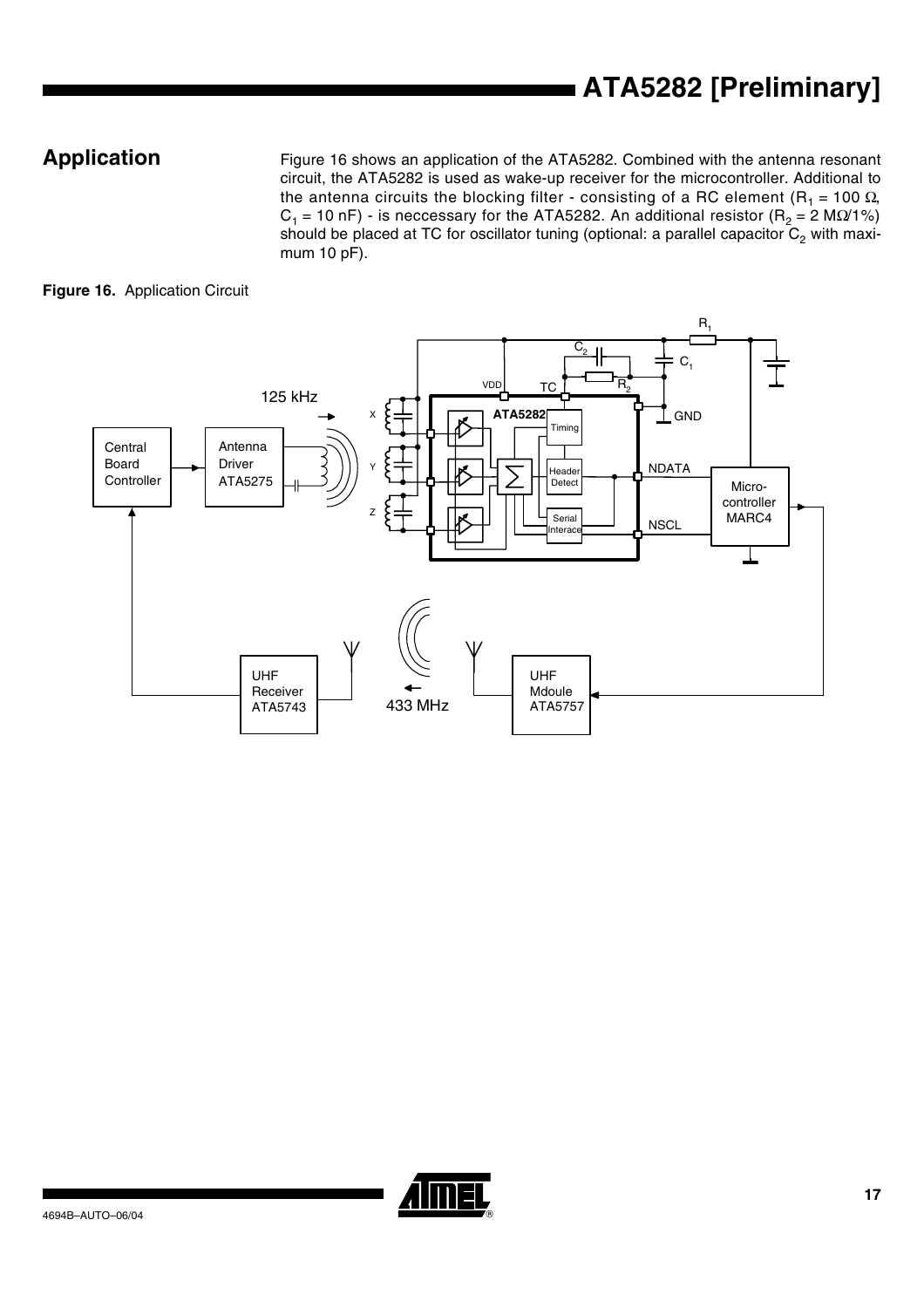

**Figure 17.** Pin Connection and Pin Protection

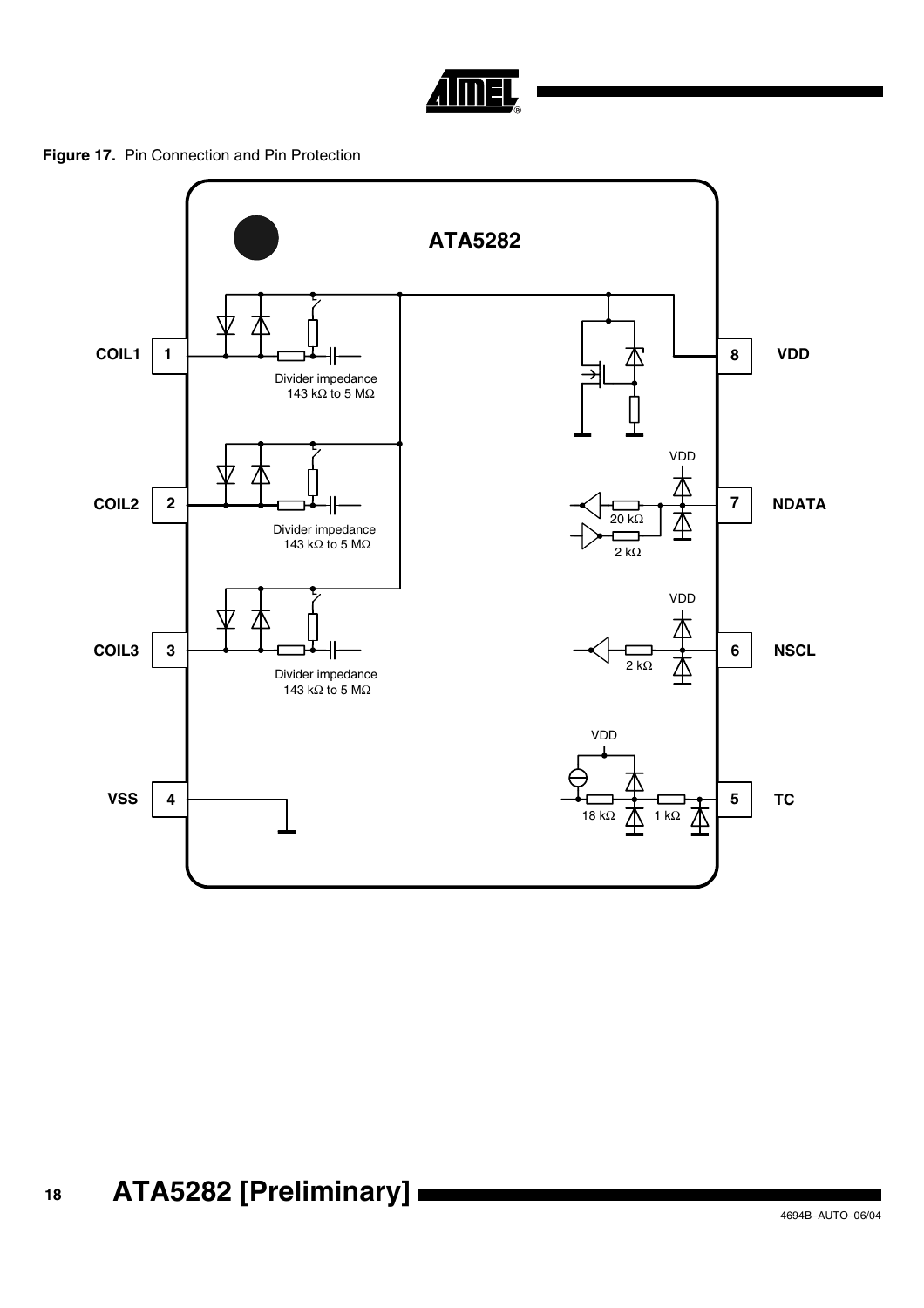# **Absolute Maximum Ratings**

Stresses beyond those listed under "Absolute Maximum Ratings" may cause permanent damage to the device. This is a stress rating only and functional operation of the device at these or any other conditions beyond those indicated in the operational sections of this specification is not implied. Exposure to absolute maximum rating conditions for extended periods may affect device reliability.

| <b>Parameters</b>                  | Symbol                      | <b>Value</b>                               | Unit        |
|------------------------------------|-----------------------------|--------------------------------------------|-------------|
| Power supply                       | $V_{DD}$                    | $-0.3$ to $+6.5$                           | ν           |
| Input voltage (except coil inputs) | $V_{\sf IN}$                | $V_{SS}$ - 0.3 < $V_{IN}$ < $V_{DD}$ + 0.3 |             |
| Input current coil                 | <sup>I</sup> CI             | ±10                                        | mA          |
| Input voltage coil                 | $\mathsf{V}_{\mathsf{CI}}$  | $V_{DD}$ - 3.5 < $V_{CI}$ < $V_{DD}$ + 3.5 | ν           |
| ESD protection (human body)        | $\mathsf{V}_{\mathsf{ESD}}$ | 4                                          | kV          |
| Operating temperature range        | $T_{amb}$                   | $-40$ to $+85$                             | °C          |
| Storage temperature range          | $T_{\text{stg}}$            | $-40$ to $+130$                            | $^{\circ}C$ |
| Soldering temperatur               | ${\sf T}_{\sf sld}$         | 260                                        | °C          |
| Thermal resistance (TSSOP 8L)      | $R_{thJA}$                  | 240                                        | k/W         |

## **Thermal Resistance**

| <b>Parameters</b>                   | Svmbol            | Value | Unit    |
|-------------------------------------|-------------------|-------|---------|
| Thermal resistance junction-case    | า <sub>thJC</sub> | 260   | $\circ$ |
| Thermal resistance junction-ambient | ™thJC             | 240   | $\circ$ |

# **Operating Range**

| Parameters                  | <b>Symbol</b> | <b>Value</b>   | Unit    |
|-----------------------------|---------------|----------------|---------|
| Power supply range          | y dd          | 2 to 4.2       |         |
| Operating temperature range | ' OP          | $-40$ to $+85$ | $\circ$ |

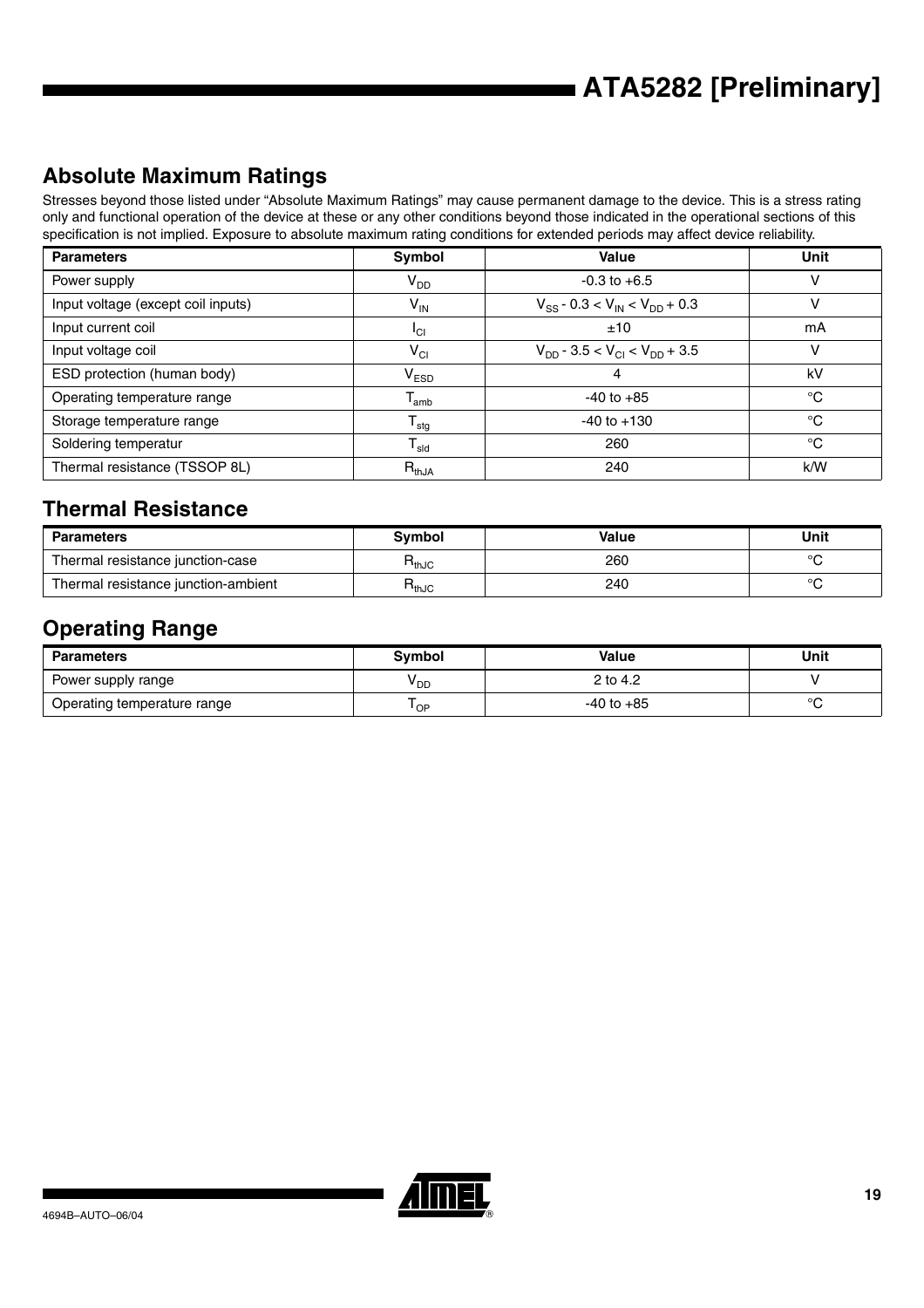

# **Electrical Characteristics**

 $V_{SS}$  = 0 V,  $V_{DD}$  = 3.2 V,  $T_{amb}$  = 25°C unless otherwise specified

| No.                  | <b>Parameters</b>                                                                             | <b>Test Conditions</b>                                                             | Pin            | Symbol                            | Min.           | Typ.                  | Max. | Unit                                      | Type*        |
|----------------------|-----------------------------------------------------------------------------------------------|------------------------------------------------------------------------------------|----------------|-----------------------------------|----------------|-----------------------|------|-------------------------------------------|--------------|
| $\mathbf{1}$         | <b>Power Supply and Coil Limiter</b>                                                          |                                                                                    |                |                                   |                |                       |      |                                           |              |
| 1.1                  | Power supply                                                                                  |                                                                                    | 8              | $V_{DD}$                          | $\overline{2}$ | 3.2                   | 4.2  | $\mathsf{V}$                              | A            |
| 1.2                  | Supply current<br>(initial state, AGC off)                                                    |                                                                                    | 8              | $I_{DD}$                          |                | $\overline{2}$        | 4    | μA                                        | A            |
| 1.3                  | Supply current (AGC active)                                                                   |                                                                                    | 8              | $I_{DD}$                          |                | 4                     | 6    | μA                                        | A            |
| 1.4                  | Power on reset threshold                                                                      |                                                                                    |                | $V_{POR}$                         | $\mathbf{1}$   | 1.5                   | 1.9  | $\vee$                                    | A            |
| 1.5                  | Power up time                                                                                 | Switch on $V_{DD}$ to<br>circuit active                                            |                | V <sub>PON</sub>                  |                |                       | 100  | ms                                        | $\mathbf C$  |
| 1.6                  | RESET reactivation caused by<br>negative spikes on V <sub>DD</sub>                            | $t_{\text{BDN}} = 500$ ns                                                          | $\overline{7}$ | $t_{\sf RST}$                     | 10             |                       | 100  | $\mu s$                                   | $\mathbf C$  |
| 1.71<br>1.72<br>1.73 | Coil input voltage refered to<br>V <sub>DD</sub> (Input Coil limiter for<br>channels X, Y, Z) | $I_{Cl} = \pm 1$ mA<br>$V_{DD} = 2.0 V$<br>$V_{DD} = 3.2 V$<br>$V_{DD} = 4.2 V$    | 1, 2, 3        | $V_{CI}$                          |                | ±1.2<br>±1.4<br>±1.55 |      | $V_{\rm p}$<br>$V_{\rm p}$<br>$V_{\rm p}$ | А            |
| 1.8                  | TC low current output                                                                         | $Vo TC$ at 500 mV                                                                  | 5              | $I_{TC}$                          | 230            | 250                   | 270  | nA                                        | A            |
| 1.9                  | Carrier frequency range                                                                       |                                                                                    | 1, 2, 3        | $f_{CF}$                          | 100            |                       | 150  | kHz                                       | D            |
| $\mathbf{2}$         | <b>Amplifiers</b>                                                                             |                                                                                    |                |                                   |                |                       |      |                                           |              |
| 2.1                  | Wake-up sensitivity                                                                           | 125-kHz input signal                                                               | $\overline{7}$ | $\mathsf{V}_{\mathsf{SENS}}$      |                | 2.8                   | 3.6  | $mV_{PP}$                                 | A            |
| 2.2                  | <b>Bandwith</b>                                                                               | <b>Without Coil</b>                                                                |                | $B_W$                             |                | 200                   |      | kHz                                       | $\mathsf{C}$ |
| 2.3                  | Upper corner frequency                                                                        | <b>Without Coil</b>                                                                |                | $f_{u}$                           |                | 230                   |      | kHz                                       | $\mathsf{C}$ |
| 2.4                  | Lower corner frequency                                                                        | <b>Without Coil</b>                                                                |                | $f_{o}$                           |                | 30                    |      | kHz                                       | $\mathsf{C}$ |
| 2.5                  | Gain difference                                                                               | Channel to channel                                                                 | 1, 2, 3        | $\mathbf{G}_{\mathsf{DIFF}}$      |                |                       | ±20  | $\%$                                      | A            |
| 2.6                  | Input impedance                                                                               | $V_{IN} \geq 2.8$ mV <sub>PP</sub> at<br>125 kHz                                   | 1, 2, 3        | $R_{IN}$                          | 143            |                       |      | kΩ                                        | A            |
| 2.7                  | Input capacitance                                                                             |                                                                                    | 1, 2, 3        | $\mathbf{C}_\text{IN}$            |                | 10                    |      | pF                                        | C            |
| 2.8                  | Coils Input Range                                                                             | $V_{\text{Cl}} = 2.8 \text{ mV}_{\text{PP}}$<br>$V_{CI} = 2.8 V_{PP}$              | 1, 2, 3        |                                   |                | 60                    |      | dB                                        | A            |
| 3                    | <b>Digital</b>                                                                                |                                                                                    |                |                                   |                |                       |      |                                           |              |
| 3.1                  | Oscillator frequency                                                                          | $R_{\text{EXT}} = 2 \text{ M}\Omega \text{ and}$<br>C <sub>EXT</sub> maximum 10 pF |                | $f_{\rm{OSC}}$                    | 80             | 90                    | 100  | kHz                                       | A            |
| 3.2                  | Preamble periods (not FGC)                                                                    | $V_{CI} \geq 3.2V_{PP}$                                                            | 1, 2, 3        | $n_{PAM}$                         | 320            |                       |      |                                           | Α            |
| 3.3                  |                                                                                               |                                                                                    |                | $t_{\scriptsize{\text{STAT\_L}}}$ | 160            | 182                   | 205  | $\mu s$                                   | A            |
| 3.4                  | Header detection windows<br>$(L = long, S = short)$                                           | Tolerance included                                                                 |                | $t_{END\_L}$                      | 315            | 357                   | 400  | μs                                        | Α            |
| 3.5                  | see Figure 8 on page 9                                                                        | oscillator tolerance                                                               |                | $t_{\footnotesize\rm START\_S}$   | 40             | 50                    | 60   | μs                                        | Α            |
| 3.6                  |                                                                                               |                                                                                    |                | $t_{END\_S}$                      | 200            | 225                   | 255  | μs                                        | А            |
| 3.7                  | Shift clock period                                                                            |                                                                                    | 6              | $t_{\scriptsize{\textsf{NSCL}}}$  | 10             |                       |      | μs                                        | C            |
| 3.8                  | Data access time                                                                              |                                                                                    |                | $t_{\scriptsize\text{ACC}}$       | 50             |                       |      | μs                                        | Α            |
| 3.9                  | Data rate $(Q < 20)$                                                                          | 125 kHz ASK                                                                        |                | $D_{\text{RATE}}$                 |                | $\overline{4}$        |      | kbps                                      | Α            |
| 3.10                 | Delay time RF signal to data                                                                  | 125 kHz ASK                                                                        |                | $t_{ON}$                          |                | 40                    |      | μs                                        | А            |
| 3.11                 | Delay time RF signal to data                                                                  | 125 kHz ASK                                                                        |                | $t_{\text{OFF}}$                  |                | 40                    |      | μs                                        | А            |

\*) Type means: A = 100% tested, B = 100% correlation tested, C = Characterized on samples, D = Design parameter

# **<sup>20</sup> ATA5282 [Preliminary]**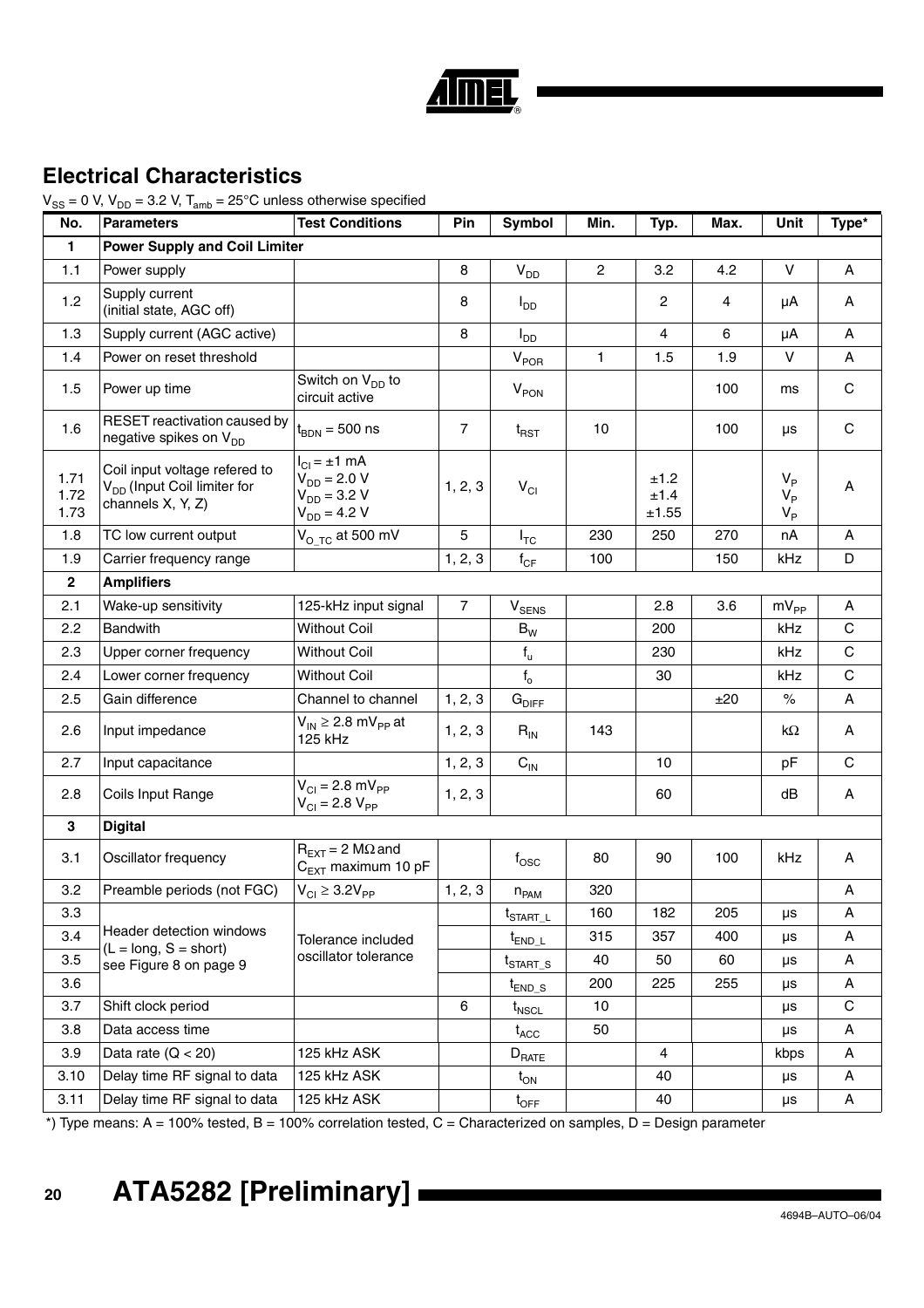# **Electrical Characteristics (Continued)**

| $V_{SS}$ = 0 V, $V_{DD}$ = 3.2 V, $T_{amb}$ = 25°C unless otherwise specified |  |  |
|-------------------------------------------------------------------------------|--|--|
|-------------------------------------------------------------------------------|--|--|

| No.  | <b>Parameters</b>                          | <b>Test Conditions</b>                           | Pin            | Symbol                           | Min.                | Typ. | Max.                | Unit   | Type* |
|------|--------------------------------------------|--------------------------------------------------|----------------|----------------------------------|---------------------|------|---------------------|--------|-------|
| 4    | Interface                                  |                                                  |                |                                  |                     |      |                     |        |       |
| 4.1  | NSCL input level LOW                       |                                                  | 6              | $V_{IL\_NSCL}$                   | $V_{SS}$            |      | $0.2 \times V_{DD}$ | $\vee$ | A     |
| 4.2  | NSCL input level HIGH                      |                                                  | 6              | $\mathsf{V}_{\mathsf{IH\_NSCL}}$ | $0.8 \times V_{DD}$ |      | $V_{DD}$            | V      | A     |
| 4.3  | NSCL input leakage current<br><b>LOW</b>   | $V_{NSCL} = V_{SS}$                              | 6              | IL_NSCL                          | $-200$              |      | $\Omega$            | nA     | A     |
| 4.4  | NSCL input leakage current<br>HIGH         | $V_{NSCL} = V_{DD}$                              | 6              | <b>I</b> H NSCL                  | 0                   |      | $+200$              | nA     | A     |
| 4.5  | NDATA input level LOW                      | $V_{NSCL} = V_{SS}$                              | $\overline{7}$ | ${\sf V}_{\sf IL\_NDAT}$         | $V_{SS}$            |      | $0.2 \times V_{DD}$ | $\vee$ | A     |
| 4.6  | NDATA input level HIGH                     | $V_{NSCL} = V_{SS}$                              | 7              | $V_{IH\_NDAT}$                   | $0.8 \times V_{DD}$ |      | $V_{DD}$            | V      | A     |
| 4.7  | NDATA input leakage current<br>LOW         | $V_{NDAT} = V_{SS}$<br>$V_{NSCL} = V_{SS}$       | 7              | IL NDAT                          | $-200$              |      | $\Omega$            | nA     | A     |
| 4.8  | NDATA input leakage current<br><b>HIGH</b> | $V_{NDAT} = V_{DD}$<br>$V_{NSCL} = V_{SS}$       | 7              | I <sub>IH_NDAT</sub>             | 0                   |      | $+200$              | nA     | A     |
| 4.9  | NDATA output level LOW                     | $I_{NDAT}$ = +100 $\mu$ A<br>$V_{NSCL} = V_{DD}$ | 7              | $\rm V_{OL\_NDAT}$               | $V_{SS}$            |      | $0.2 \times V_{DD}$ | $\vee$ | A     |
| 4.10 | NDATA output level HIGH                    | $I_{NDAT}$ = -100 $\mu$ A<br>$V_{NSCL} = V_{DD}$ | $\overline{7}$ | $V_{OL\_NDAT}$                   | $0.8\times V_{DD}$  |      | $V_{DD}$            | V      | Α     |

\*) Type means: A = 100% tested, B = 100% correlation tested, C = Characterized on samples, D = Design parameter

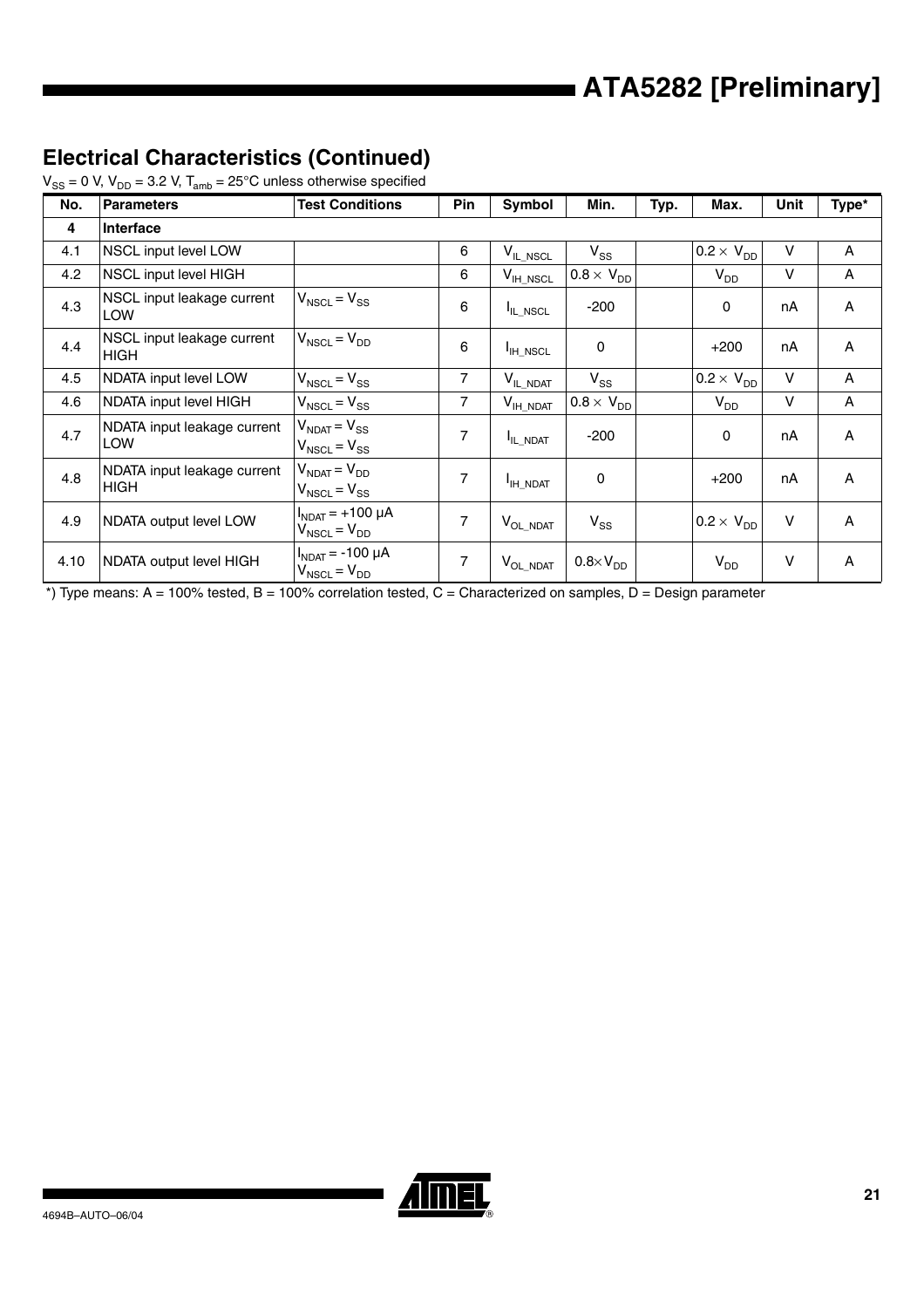

# **Ordering Information**

| <b>Extended Type Number</b> | ackage | Remarks                  |
|-----------------------------|--------|--------------------------|
| A5282                       | öL     | $\overline{\phantom{0}}$ |

## **Package Information**

**Figure 18.** Package TSSOP 8L

Package: TSSOP 8L Dimensions in mm



Drawing-No.: 6.543-5083.01-4 Issue: 1; 08.01.02